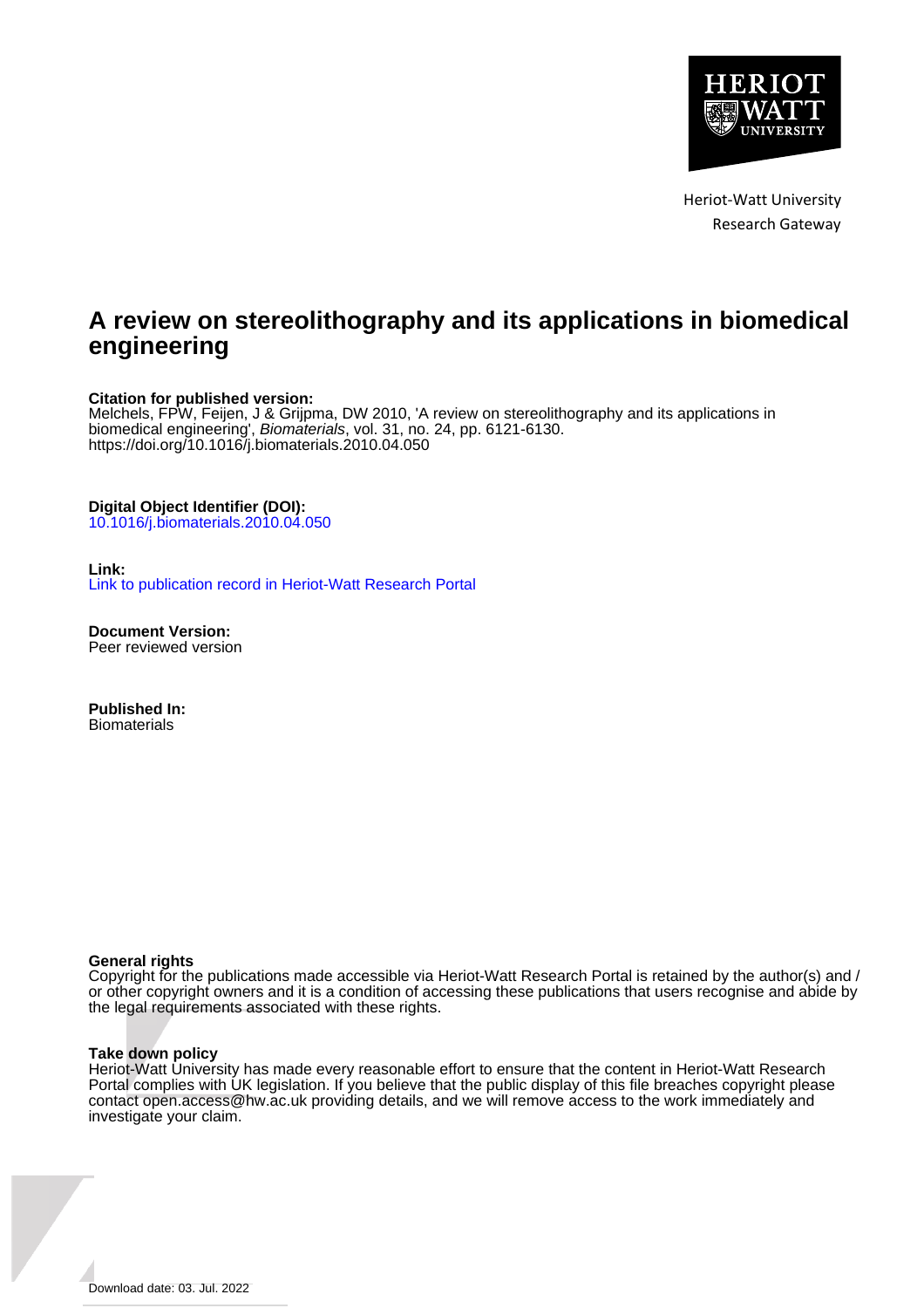# **A review on stereolithography and its applications in**

# **biomedical engineering**

Ferry Melchels<sup>1</sup>, Jan Feijen<sup>1</sup> and Dirk Grijpma<sup>1, 2\*</sup>

keywords: rapid prototyping; stereolithography; microstructure; tissue engineering scaffold; three dimensional

printing

<u> Andrew Maria (1989)</u>

 $1$  MIRA Institute for Biomedical Technology and Technical Medicine, and Department of Polymer Chemistry and Biomaterials, University of Twente, P.O. Box 217, 7500 AE, Enschede, The Netherlands

<sup>&</sup>lt;sup>2</sup> Department of Biomedical Engineering, University Medical Centre Groningen and University of Groningen, P.O. Box 196, 9700 AD Groningen, The Netherlands

 $*$  e-mail: d.w.grijpma@tnw.utwente.nl; tel. +31 53 489 2966; fax. +31 53 489 2155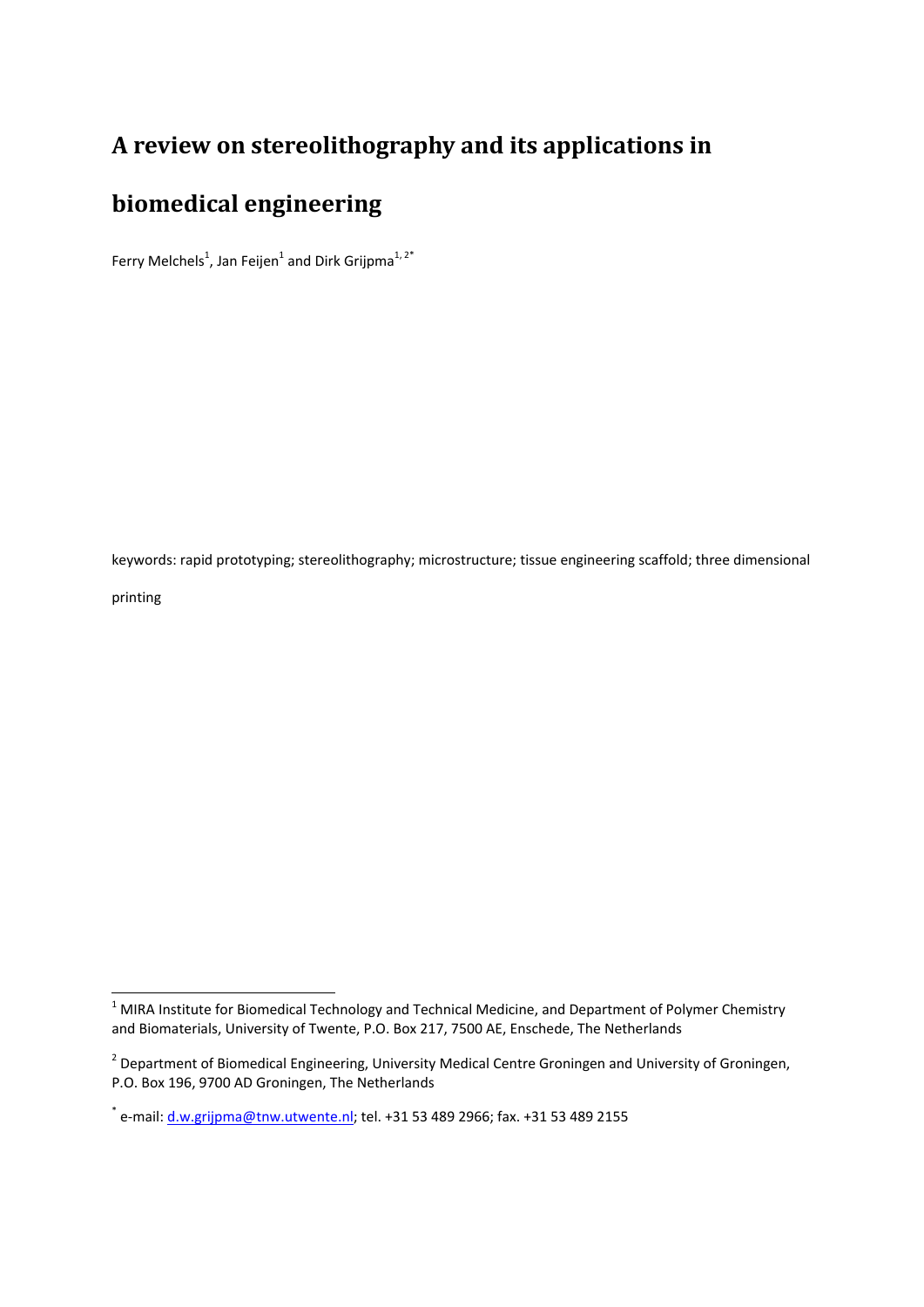#### **Abstract**

Stereolithography is a solid freeform technique (SFF) that was introduced in the late 1980s. Although many other techniques have been developed since then, stereolithography remains one of the most powerful and versatile of all SFF techniques. It has the highest fabrication accuracy and an increasing number of materials that can be processed is becoming available. In this paper we discuss the characteristic features of the stereolithography technique and compare it to other SFF techniques. The biomedical applications of stereolithography are reviewed, as well as the biodegradable resin materials that have been developed for use with stereolithography. Finally, an overview of the application of stereolithography in preparing porous structures for tissue engineering is given.

# **Introduction**

The advance of solid freeform fabrication techniques has significantly improved the ability to prepare structures with precise geometries, using computer aided designs and data from (medical) imaging [1]. These techniques include selective laser sintering, fused deposition modelling, 3D printing and stereolithography. Stereolithography is particularly versatile with respect to the freedom of designing structures and the scales at which these can be built: sub-micron sized structures as well as decimetre-sized objects have been fabricated. In the biomedical field, these developments have led to the fabrication of patient-specific models for mouldassisted implant fabrication [2], aids for complex surgery [3] and tailor‐made parts such as hearing aids. More recently, biodegradable materials have been developed for the preparation of medical implants, such as tissue engineering scaffolds, by stereolithography [4‐12].

In this paper we review the materials that have been developed for stereolithography, and their use in the biomedical field. The principles of operation of the technique are discussed. The chemistry, mechanical properties and degradation behaviour of structures built by stereolithography are considered, especially with regard to their application as an implantable device.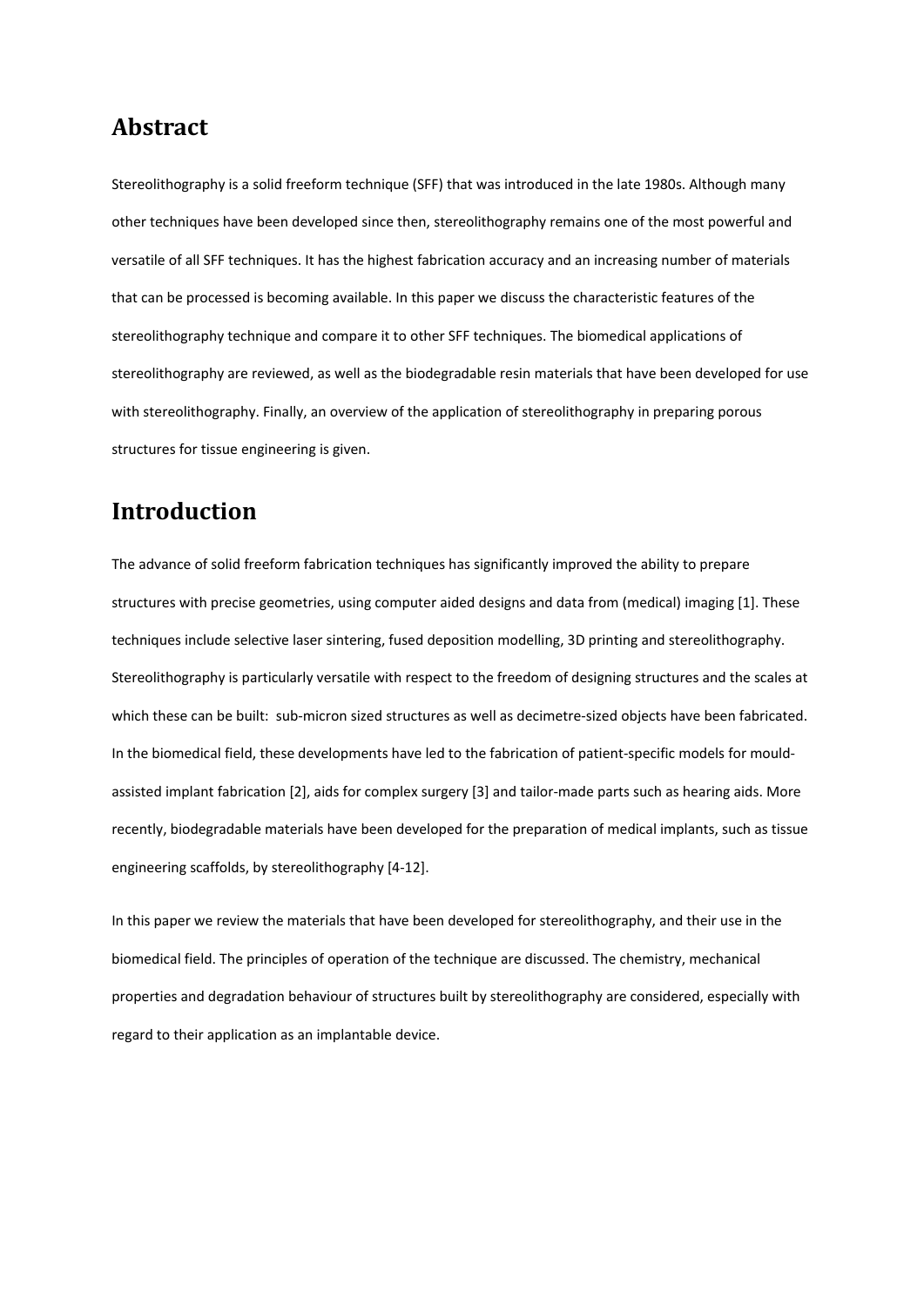### **Rapid prototyping and manufacturing**

Originally, solid freeform fabrication techniques were developed to create prototypes for purposes of designing new products. Traditional prototyping methods involve laborious mould making and casting steps [13], whereas the ability to create an object within hours from a computer design by rapid prototyping (RP) significantly speeds up the development of products. Currently, rapid prototyping using SFF techniques is common practice in the automotive industry, for jewellery making and for designing end‐user devices and appliances [14]. Also in designing surgical tools, implants and other biomedical devices, these additive fabrication methods have been used.

As solid freeform fabrication technologies are continuously evolving, fabrication costs are decreasing and the properties of the manufactured parts are becoming better. Therefore, these techniques are more and more being used for the rapid manufacturing of products in small series. The time gain in product development, freedom of design and tool-free fabrication can outweigh the increased fabrication costs per item [14].

Stereolithography was developed by 3D Systems in 1986, being the first commercially available SFF technique. Several other techniques have been developed over the past 20 years; **Fig. 1** gives an overview of the major SFF techniques employed for biomedical applications. Different setups are required to build objects of different sizes, but each technique has a lower limit in size of the smallest details that can be produced. In general, there is a clear relationship between the scale at which an object can be built by an SFF technique and the resolution with which it is built: the higher the resolution with which a part can be built, the smaller will be its maximum size.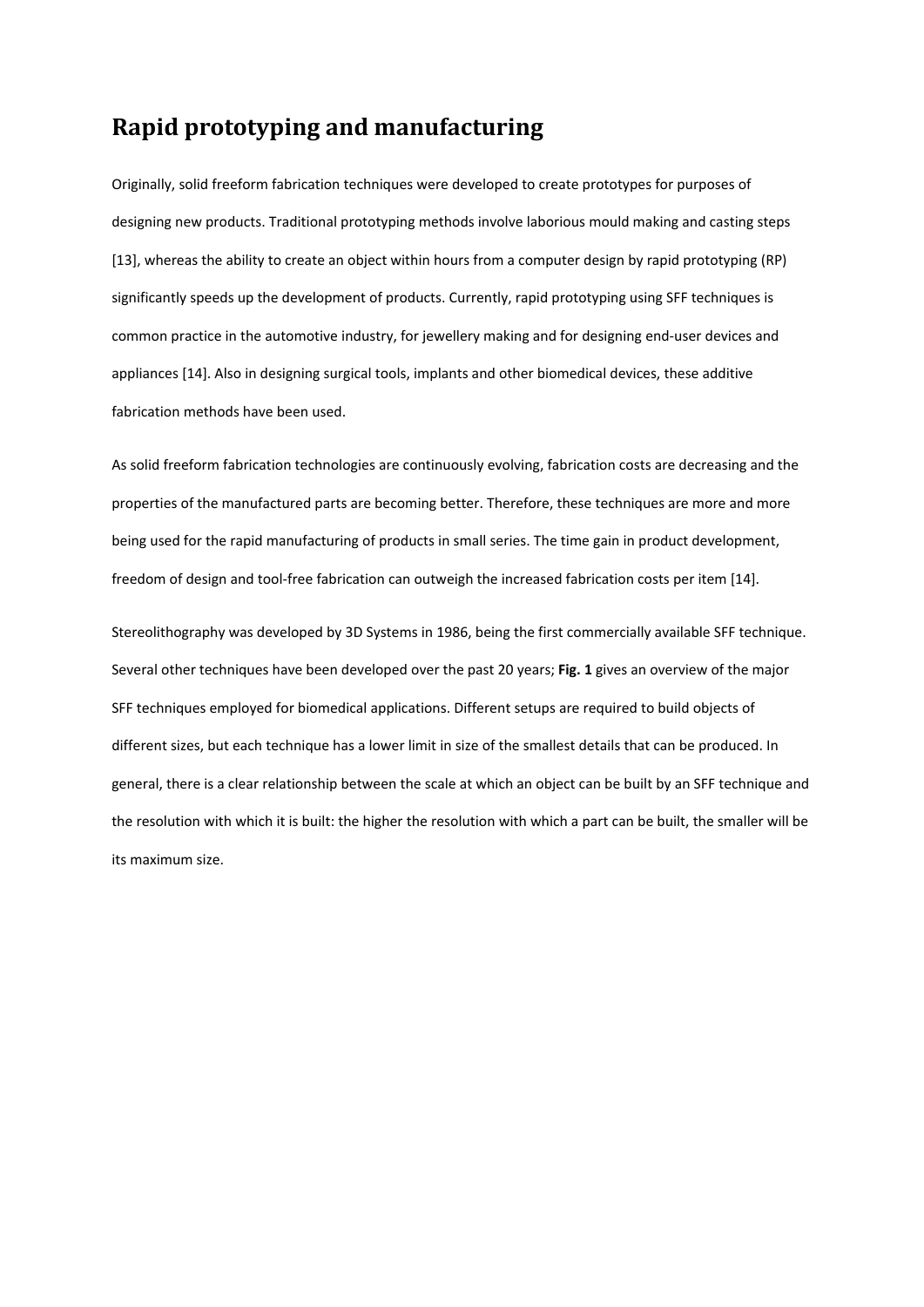

**Fig. 1.** Overview of additive processing/solid freeform fabrication technologies applied for biomedical applications. For each technique, the symbols indicate whether polymers and/or ceramics, hydrogels, and living cells have been employed.

Regarding accuracy and resolution, stereolithography is superior to all other SFF techniques. While in most fabrication techniques the smallest details are 50‐200 μm in size, many commercially available stereolithography setups can build objects that measure several cubic centimetres at an accuracy of 20 μm. Stereolithography setups have been developed that make use of two-photon initiation of the polymerisation reaction, and in the laboratory micron‐sized structures with sub‐micron resolution have been fabricated using these setups [15]. This accuracy has not been achieved with other RP techniques.

# **Stereolithography**

Like most solid freeform fabrication techniques, stereolithography is an additive fabrication process that allows the fabrication of parts from a computer‐aided design (CAD) file. The designed external and internal (pore) geometry of the structure that is to be built can either be devised using 3D drawing computer software, be described using mathematical equations [16], or be derived from scanning data of (clinical) imaging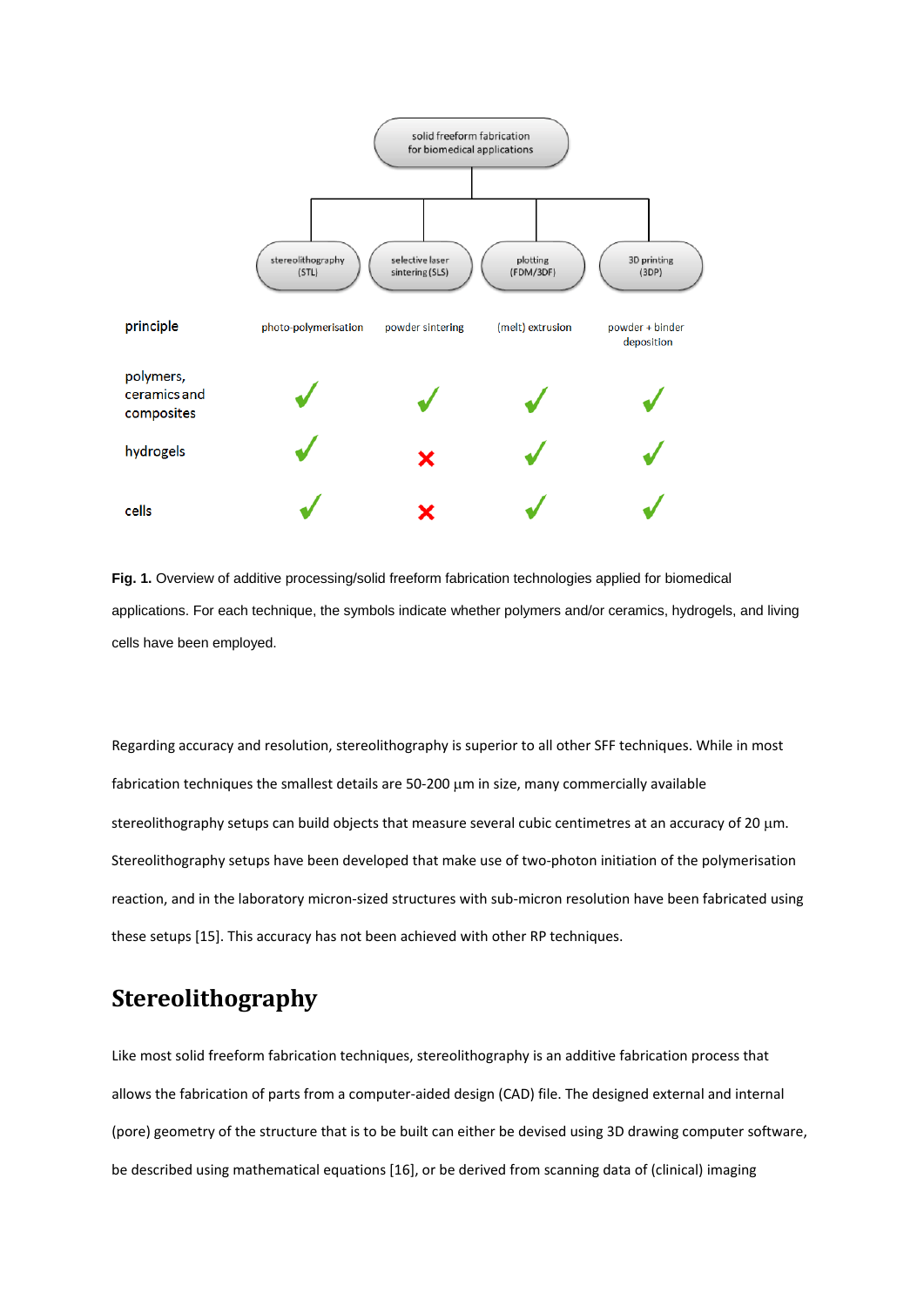technologies such as magnetic resonance imaging (MRI), or tomography techniques [17]. The possibility to use data from scans make these manufacturing technologies particularly useful for many applications in biomedical engineering, as it enables to fabricate patient‐specific models or implants. The CAD‐file describes the geometry and size of the parts to be built. For this, the STL file format was developed; an STL file lists the coordinates of triangles that together make up the surface of the designed 3D structure. This designed structure is (virtually) sliced into layers of the thickness that is used in the layer‐by‐layer fabrication process (usually in the range of 25‐100 μm). These data are then uploaded to the stereolithography apparatus (SLA) and the structure is fabricated (**Fig. 2**). Computed tomography (CT)‐scanning of the built structures allows assessing the accuracy of the process, by comparing the scan data to the design.



**Fig. 2.** Overview of the processes involved in the design and fabrication of structures by stereolithography.

The manufacturing of 3D objects by stereolithography is based on the spatially controlled solidification of a liquid resin by photo‐polymerisation. Using a computer‐controlled laser beam or a digital light projector with a computer‐driven building stage, a pattern is illuminated on the surface of a resin. As a result of this, the resin in the pattern is solidified to a defined depth, causing it to adhere to a support platform. After photopolymerisation of the first layer, the platform is moved away from the surface and the built layer is recoated with liquid resin. A pattern is then cured in this second layer. As the depth of curing is slightly larger than the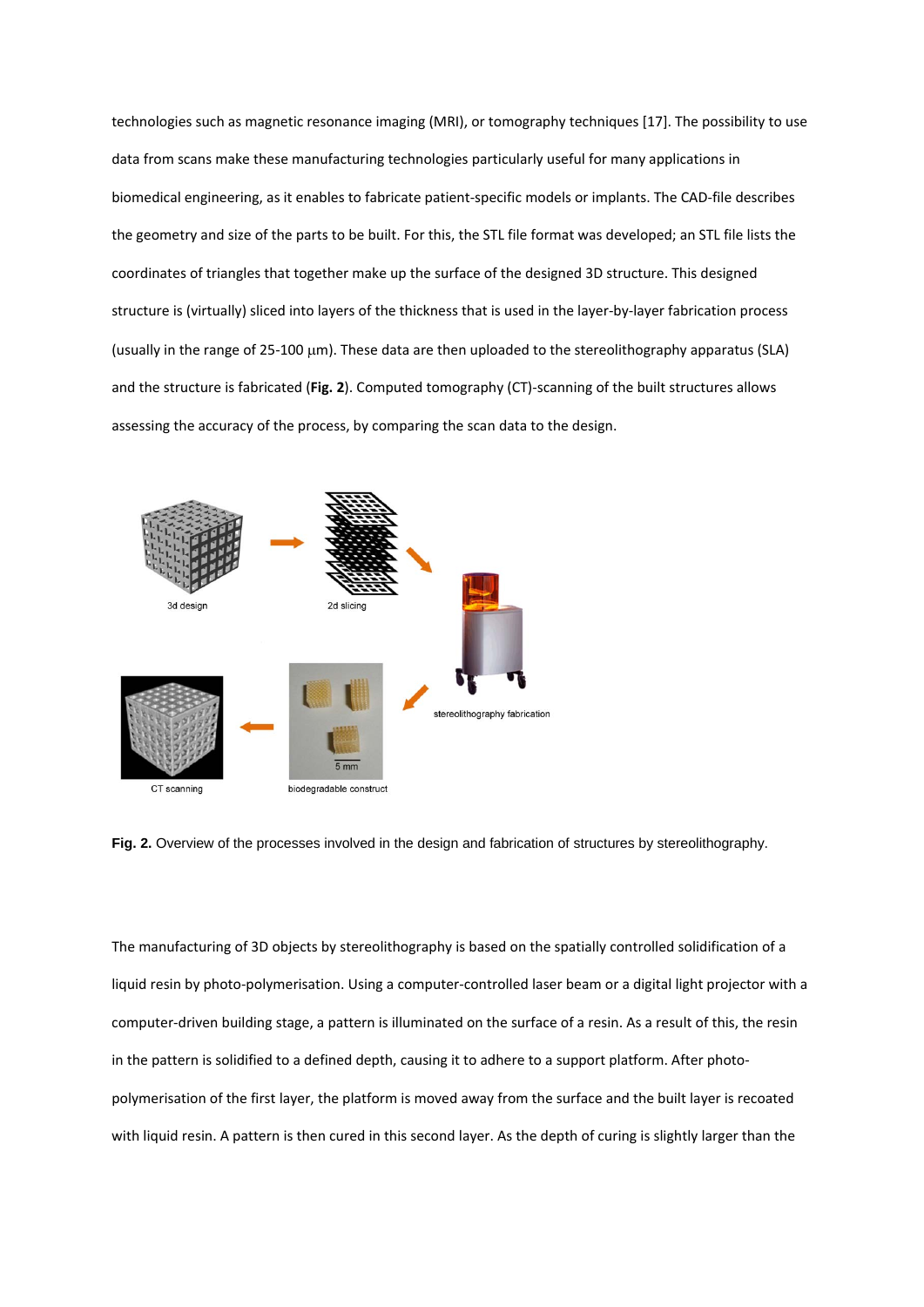platform step height, good adherence to the first layer is ensured (unreacted functional groups on the solidified structure in the first layer polymerise with the illuminated resin in the second layer).

These steps (the movement of the platform and the curing of an individual pattern in a layer of resin) are repeated to construct a solid, three-dimensional object. After draining and washing-off excess resin, an asfabricated (or green) structure is obtained. In this structure, the conversion of reactive groups is usually incomplete, and post-curing with (stroboscopic) ultraviolet light is often done to improve mechanical properties of the structures.

**Fig. 3** shows schematic diagrams of two types of stereolithography setups. In both systems objects are built in a layer‐by‐layer manner by spatially‐controlled photo‐polymerisation of a liquid resin; differences are in the build orientation and in the method of illumination.



**Fig. 3.** Schemes of two types of stereolithography setups. Left: a bottom-up system with scanning laser. Right: a top-down setup with digital light projection.

To date, most SLA setups in use resemble the ones first developed [4, 6, 7, 18]. Using a computer‐controlled laser beam to draw a pattern, structures are built bottom‐up from a support platform that rests just below the resin surface (**Fig.3** left). Only a thin layer of resin is illuminated from above, and cured on top of the structure as it is built in a layer‐by‐layer manner. A top‐down approach is increasingly being applied in stereolithography. In such setups, light is projected on a transparent, non-adhering plate from underneath (the transparent plate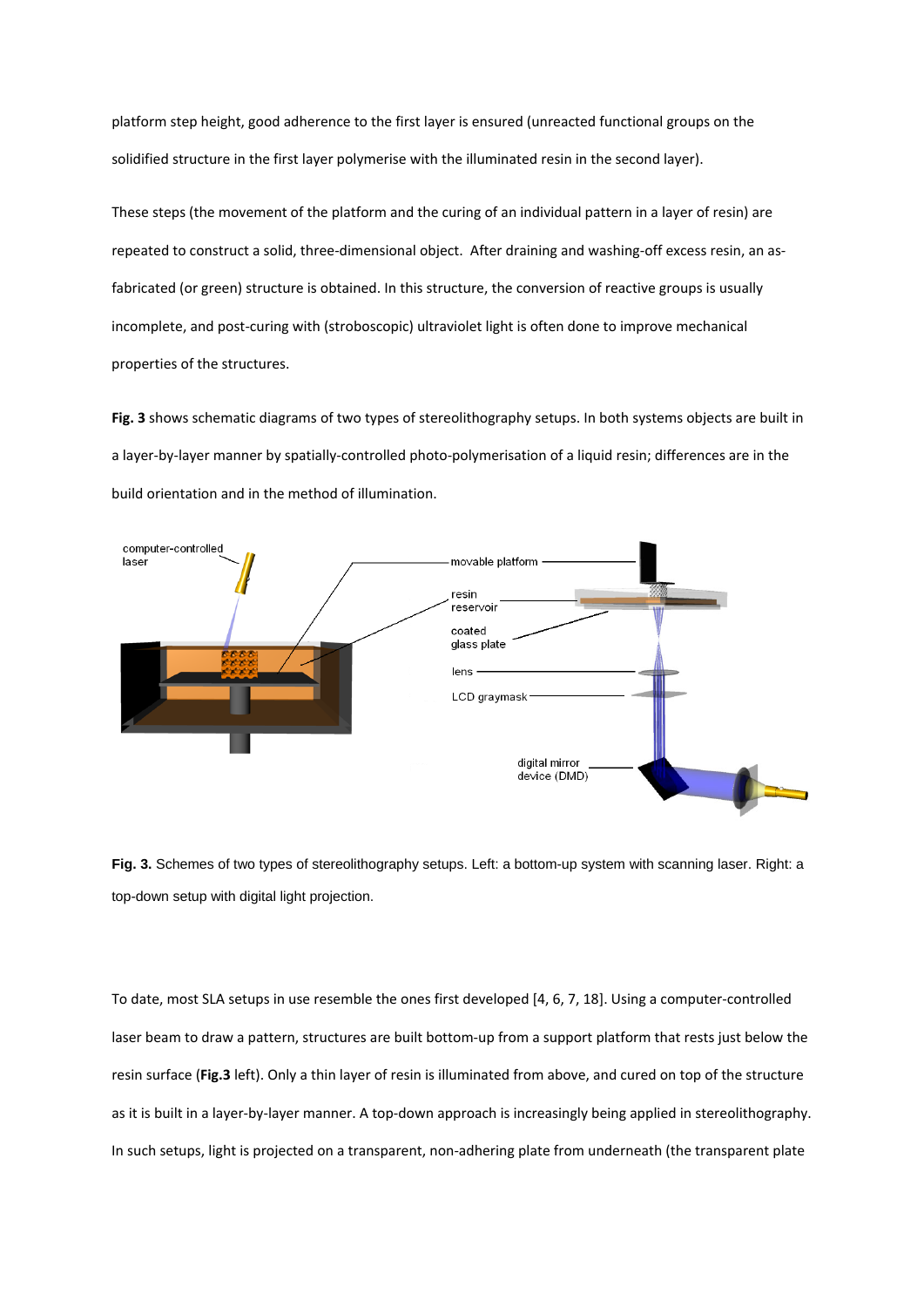forms the bottom of the vessel that contains the resin), and the support or build platform is dipped into the resin from above (**Fig. 3** right). Although the structures are subjected to larger mechanical forces, as they have to be separated from the bottom plate after illumination of each layer, this approach has several advantages over the bottom‐up systems: recoating of the structure is not required, the surface being illuminated is always smooth, only small amounts of resin are required, and the illuminated layer is not exposed to the atmosphere, so oxygen inhibition is limited.

Digital light projection (DLP) is emerging as a method of illuminating the resin [11, 12, 19‐21]. In this technology a digital mirror device (DMD), an array of up to several millions of mirrors that can be rotated independently to an on‐ and off state, is used. By projecting a two‐dimensional pixel‐pattern onto the transparent plate, a complete layer of resin can be cured at once (**Fig. 3** right). Build times are much reduced, as they only depend on the layer thickness and on the required exposure time, and not on their size in the xy‐ plane or on the number of structures being built simultaneously.

In stereolithography, control of the thickness of the layer that is cured is essential. For a given resin, the cure depth is determined by the energy of the light to which the resin is exposed. This energy can be controlled by adjusting the power of the light source, and the scanning speed (for laser systems) or the exposure time (for projection systems). The kinetics of the curing reactions taking place are quite complex. Although the different stages of the addition‐type polymerisation (initiation‐propagation‐termination) can be expressed mathematically, the presence of multifunctional monomers and the transition of the polymerising liquid to a solid make its description more complicated. The kinetics of photo-initiated multi-vinyl polymerisations have been discussed in an extensive review by Andrzejewska [22].

In practice, much simpler equations are used to describe the polymerisation kinetics in the fabrication of structures by stereolithography. A semi‐empirical equation that relates the thickness of a solidified layer (the cure depth, C<sub>d</sub> in  $\mu$ m) to the light irradiation dose E (mJ/cm<sup>2</sup>) is used: C<sub>d</sub> = D<sub>p</sub> ln (E / E<sub>c</sub>). A plot of the determined cure depth (or cured layer thickness) versus the applied irradiation dose is termed a working curve [23], and is constructed to determine the correct settings for stereolithography fabrication. This equation is an adapted form of the Beer-Lambert equation, which describes the exponential decay of the intensity of light as it passes through a medium in which it is absorbed. In photo‐polymerisations, the time required to reach the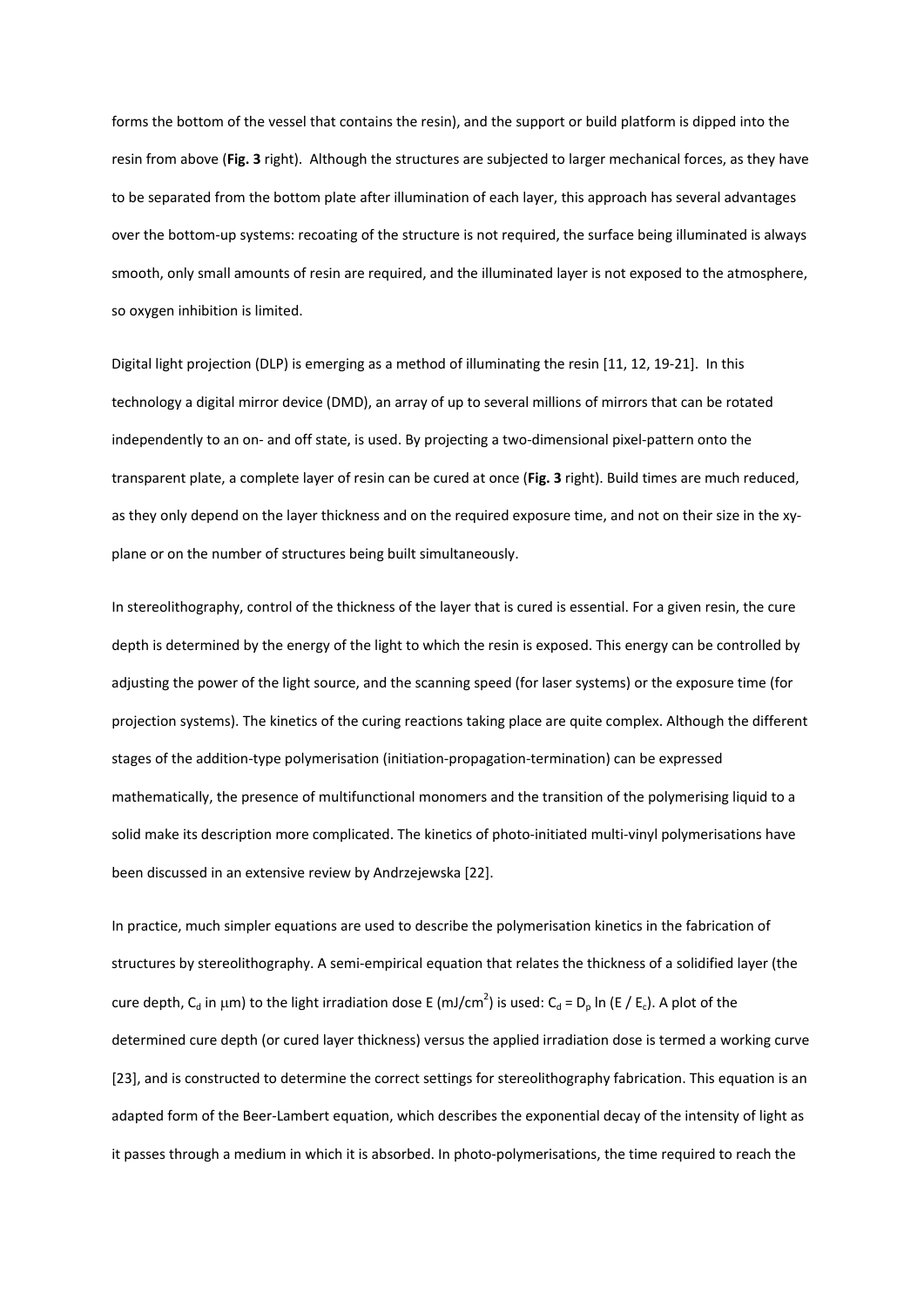gel point depends linearly on the intensity of the light at that specific location. Therefore, the depth at which the resin is cured to the gel point  $(C_d)$  increases logarithmically with time, and thus with the applied irradiation dose (E). For a specific stereolithography setup, a resin can be characterised by a critical energy  $E_c$  (mJ/cm<sup>2</sup>) and a penetration depth  $D_p$  ( $\mu$ m). As the applied irradiation dose (E) exceeds the critical energy required to reach the gel point ( $E_c$ ), a solidified layer forms from the resin surface. The value of  $E_c$  depends, among others, on the concentrations of photo‐initiator, and of dissolved oxygen and other inhibiting species. The penetration of light into the resin is directly related to the extinction coefficient in the Beer‐Lambert equation, and is characterised by  $D_n$ .

To ensure chemical and mechanical bonding between the layers during building, the macromer conversion at the interface between layers should be slightly higher than the gel point. However, this overexposure results in (further) curing into the preceding layer, and volume elements in the preceding layer that according to the design were intended to remain uncured, will now have partially polymerised. Particularly when preparing porous structures, the effect of over‐cure can be significant. A high extinction coefficient of the resin corresponds to a low light penetration depth  $(D_n)$ , and will allow most accurate control of the polymerisation process and minimal over‐cure. The penetration depth can be decreased by increasing the photo‐initiator concentration, or by including a dye in the resin. This non-reactive component competes with the photoinitiator in absorbing light. Although particularly useful when visible light sources are employed (as in general photo-initiators have low extinction coefficients in this range), the use of UV absorbers is also reported [24]. It should be realised that decreasing the light penetration depth will lead to increased building times.

### **Resins used in stereolithography**

The limited number of resins that are commercially available for processing by stereolithography has often been considered the main limitation of the technique. The resin should be a liquid that rapidly solidifies upon illumination with light. The first resins developed for use in stereolithography were based on low‐molecular weight polyacrylate or –epoxy macromers that form glassy networks upon photo-initiated polymerisation and crosslinking. Several resins have been developed over the past two decades, and the mechanical properties of the networks obtained after curing cover a wide range. The properties of parts built by stereolithography are continuously improving, making them not only useful as prototypes but also as functional parts for more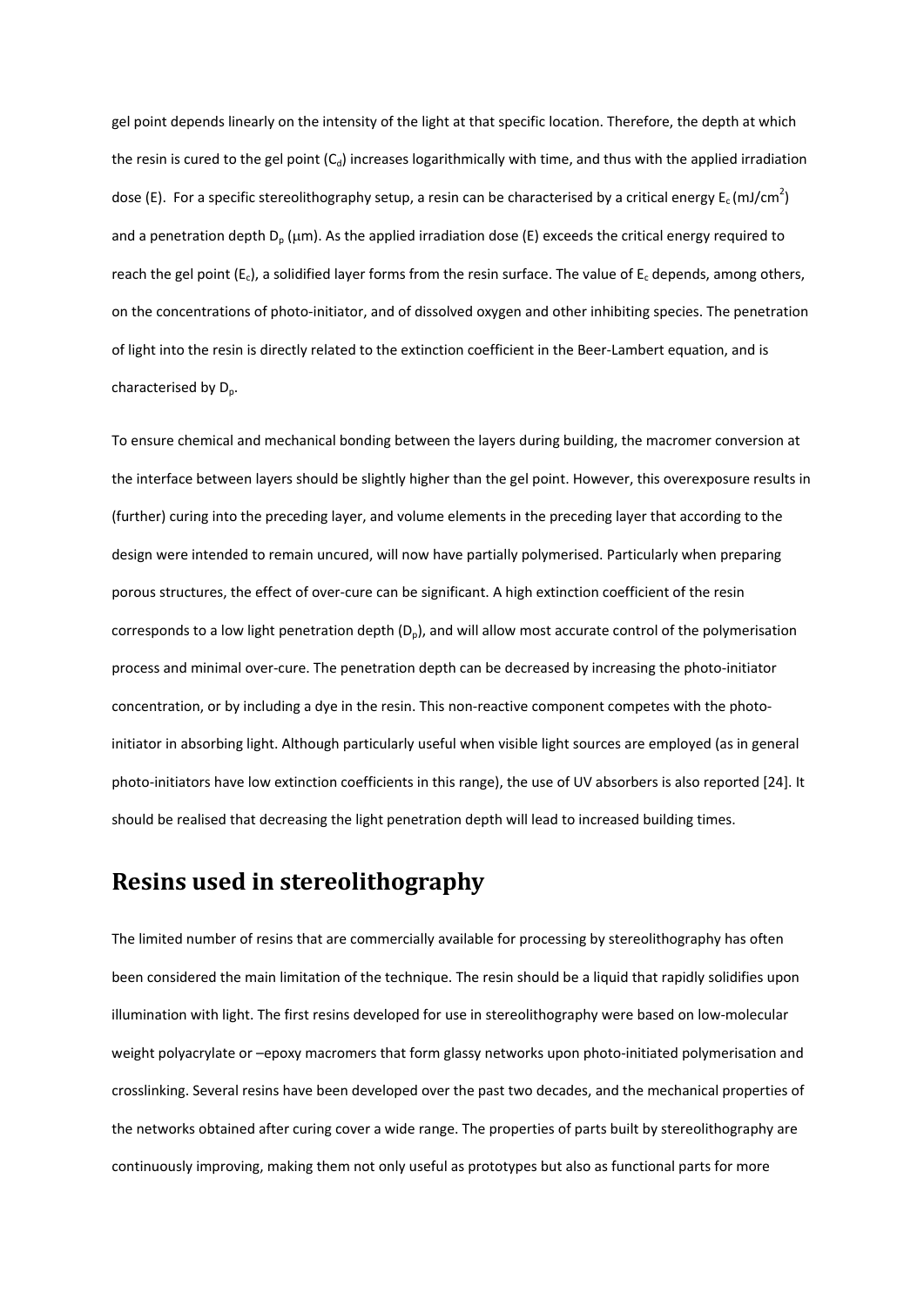demanding end‐use applications [25]. Resins that can be used to create biodegradable devices for application in medicine are being developed as well, see below.

Most of the available stereolithography resins are based on low-molecular weight, multi-functional monomers, and highly crosslinked networks are formed. These materials are predominantly glassy, rigid and brittle. Only few resins have been described that allow the preparation of elastomeric objects by stereolithography. These resin formulations include macromers with low glass transition temperatures and relatively high molecular weights (1-5 kg/mol), often in combination with non-reactive diluents such as N-methylpyrrolidone (NMP) or water to reduce the viscosity of the resin [26‐28].

To create polymer‐ceramic composite objects [29‐32], ceramic particles (*e.g.* alumina or hydroxyapatite) are homogeneously suspended in the stereolithography resin and photo-polymerised in the SLA. Processing of the resin is more difficult, as the viscosity of the resin can significantly increase upon addition of the powder. Maximum ceramic contents of up to 53 wt% have been reported [33]. Furthermore, the ceramic particle size should be smaller than the layer thickness in the building process to prepare the objects accurately. The fabricated composite structures are in general, stiffer and stronger than the polymeric structures. Starting from these composite structures, all‐ceramic objects have been made by first fabricating a composite structure by stereolithography and then burning out the polymer (pyrolysis) and sintering the ceramic particles [33‐35].

Different resins have been processed using stereolithography, leading to objects with widely differing characteristics. Although the number of resins that is available continues to increase, the technique is still limited to the use of a single resin at a time. (Note that 3D printing‐ and plotting techniques related to fused deposition modelling allow the use of multiple cartridges to prepare structures using different materials simultaneously.) The ability to pattern multiple resins in a construct (and even within a single layer) is possible in stereolithography too, but complex sequential polymerisation and rinsing steps are required for each layer built [28, 36]. A major technological challenge lies in developing an automated system to remove uncured resin and exchange resin reservoirs. The restriction to use one resin in stereolithography is perhaps the true major limitation of the technique.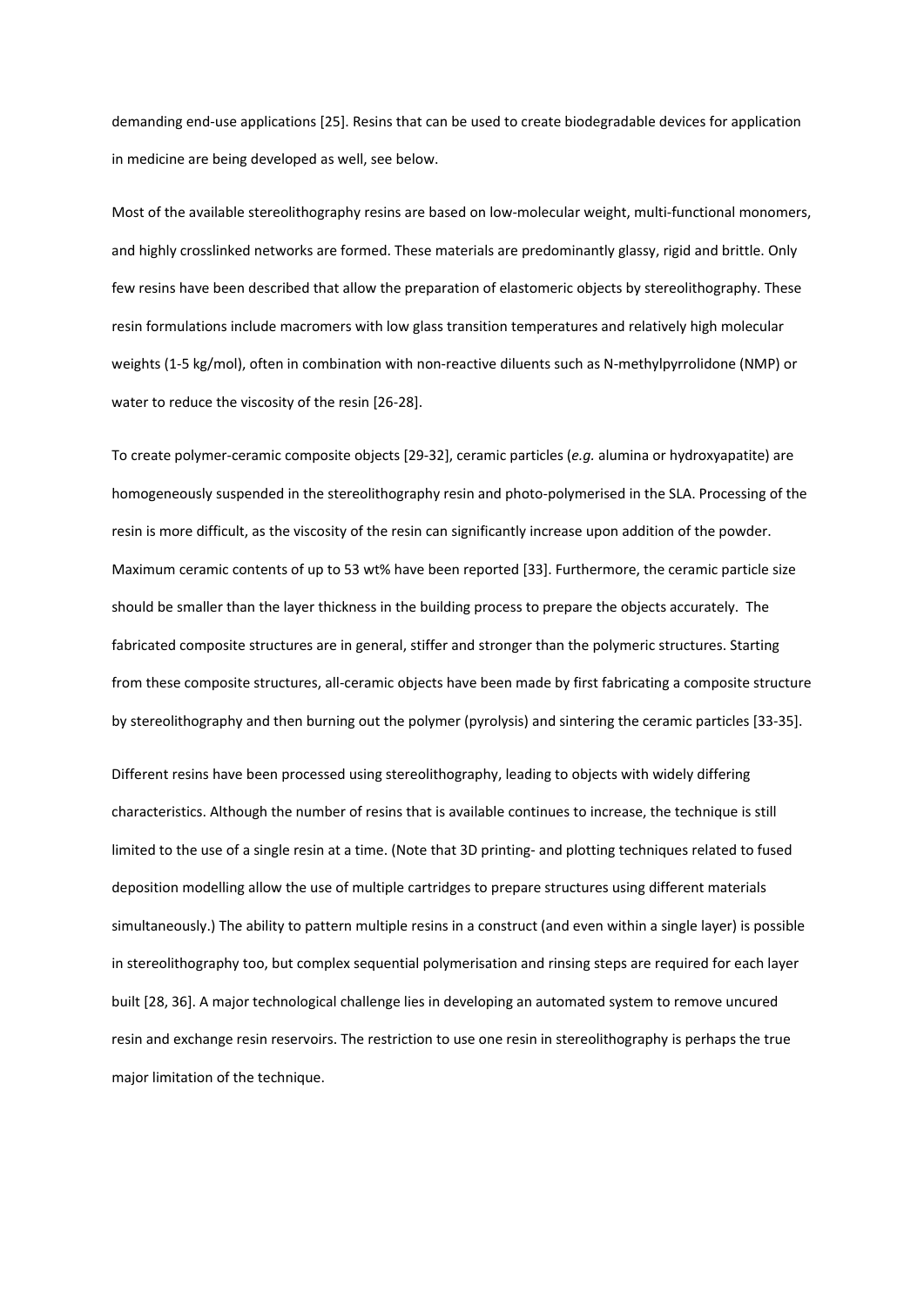### **Applications of stereolithography in biomedical engineering**

The possibilities for using stereolithographic fabrication methods for biomedical applications are numerous. But, despite that the technique has been commercially available for more than 20 years; it is still not extensively used in the medical field. Below, an overview is given of (possible) biomedical applications of stereolithography.

#### **Patientspecific models and functional parts**

The ability to use data from (clinical) imaging techniques like MRI or CT makes stereolithography particularly useful for biomedical applications. Initially, these images were only used for diagnosis and pre‐operative planning. With the progress in computer‐aided design and manufacturing technologies, it is now possible to make use of this information in conducting the surgery itself: by making use of patient‐specific models of parts of the body fabricated by stereolithography, the time in the operating theatre and the risks involved can significantly be reduced [37, 38]. In implantations using drill guides built by stereolithography, the accuracy of the implantation was much improved when compared to using conventional surgical guides, particularly in oral surgery [3, 39]. Stereolithography has been also used to fabricate moulds for the preparation of implants in cranial surgery, using data from CT scans [2, 40].

In the abovementioned cases, the function of the structures prepared by stereolithography is in aiding the surgeon. Furthermore, the combination of medical imaging and stereolithography has been used to make models or moulds for preparing anatomically shaped implants. In this way, Sodian *et al*. prepared customised heart valves that could be placed without the need for suturing [41]. Other studies on such use of computer‐ aided fabrication are ear‐shaped implants [42] and aortas [43]. Other tailored parts, such as hearing aids, have specific functionalities as well and are applied in contact with the body; they are now routinely manufactured using stereolithography. These applications illustrate the benefits of stereolithography in the manufacturing of tailored parts for use in the clinical practice.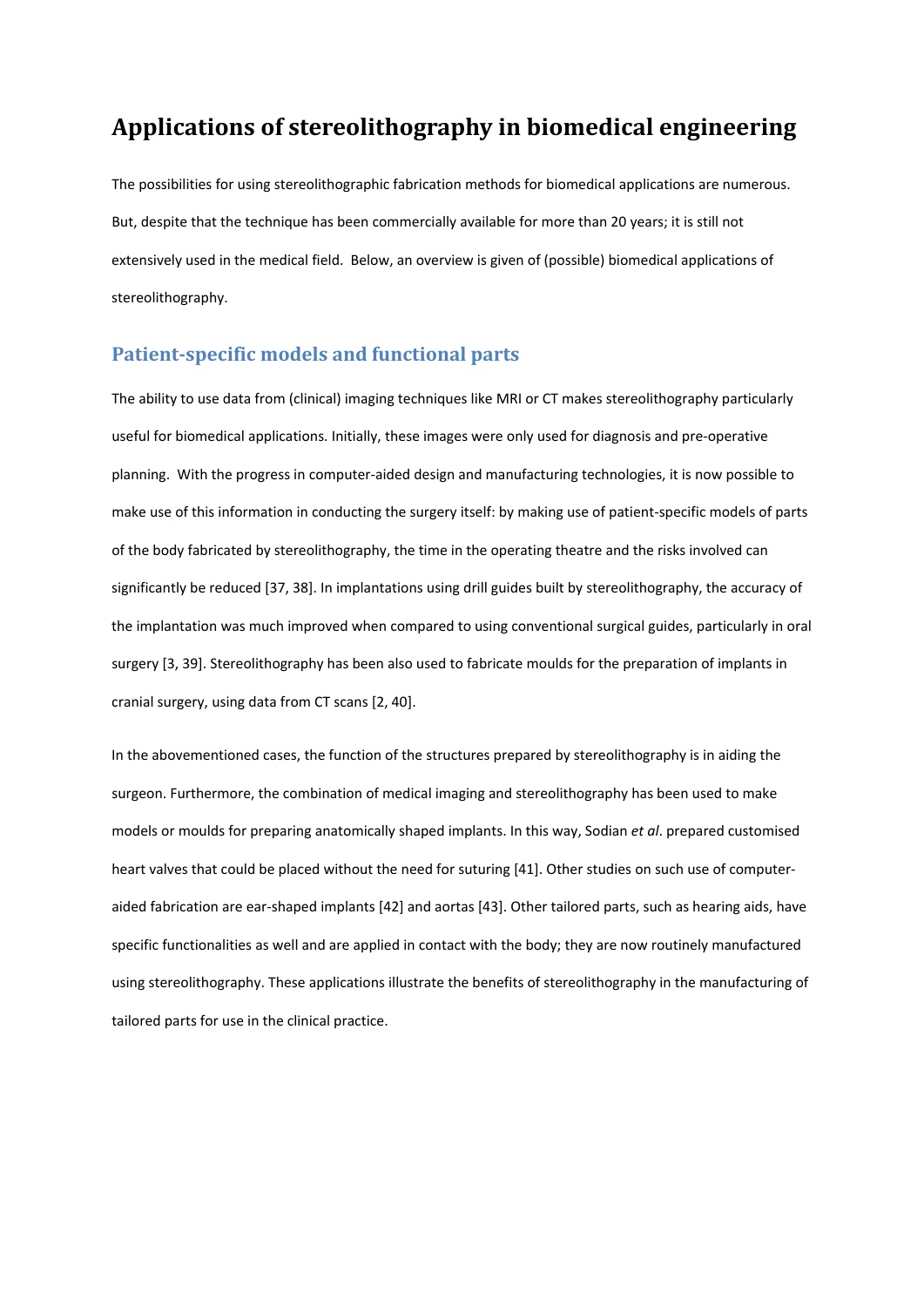#### **Implantable devices**

Besides for the fabrication of surgical models, stereolithography can be used to fabricate patient‐specific implantable devices. In trauma surgery, for example, a tailored implant for facial reconstruction can be obtained by imaging the undamaged side of the head and reproducing its mirror image by stereolithography. Also, a CT‐image of bone with a defect due to the removal of a tumour could be used to prepare a custom‐fit, biodegradable implant that supports the regeneration of bone.

For prototyping, the appearance of the built parts, its mechanical properties and biocompatibility are not very important, and most commercially available resins suffice for this purpose. However, for the direct fabrication of implantable devices, these properties are of utmost importance and special resins need to be developed and used.

The implantation of devices prepared by stereolithography has only been reported in a few cases. Matsuda *et* al. showed that degradable crosslinked structures prepared by stereolithography using poly(trimethylene carbonate-*co*-ε-caprolactone) resins caused no adverse effects after a 1 month implantation period under the dorsal skin of rats [8]. Popov *et al.* prepared non‐resorbable polyacrylate and hydroxyapatite composite parts, and implanted them into the femurs of rats for time periods of up to 8 weeks [31]. Although many crosslinked polymers are not cytotoxic, the unreacted monomer and photo-initiator residues trapped in the densely crosslinked networks can be. For this reason, the built parts were extracted before the implantation using supercritical CO<sub>2</sub>. It was shown that the extracted composite implants integrated well with surrounding bone, and that new bone had formed at the surface of the implants. This shows that anatomically shaped implants, compatible with cells and surrounding tissues can be manufactured using stereolithography.

Numerous other medical implants with tailored geometries and physical properties, such as bone fracture fixation devices, parts for artificial hips or knees, nerve guidance channels or prostheses, can be manufactured by stereolithography. Liska and co‐workers characterised an extensive library of photo‐curable non‐cytotoxic resin materials with a wide range of physical and chemical properties that could be used for these long‐term applications (**Fig. 4**) [21, 44, 45].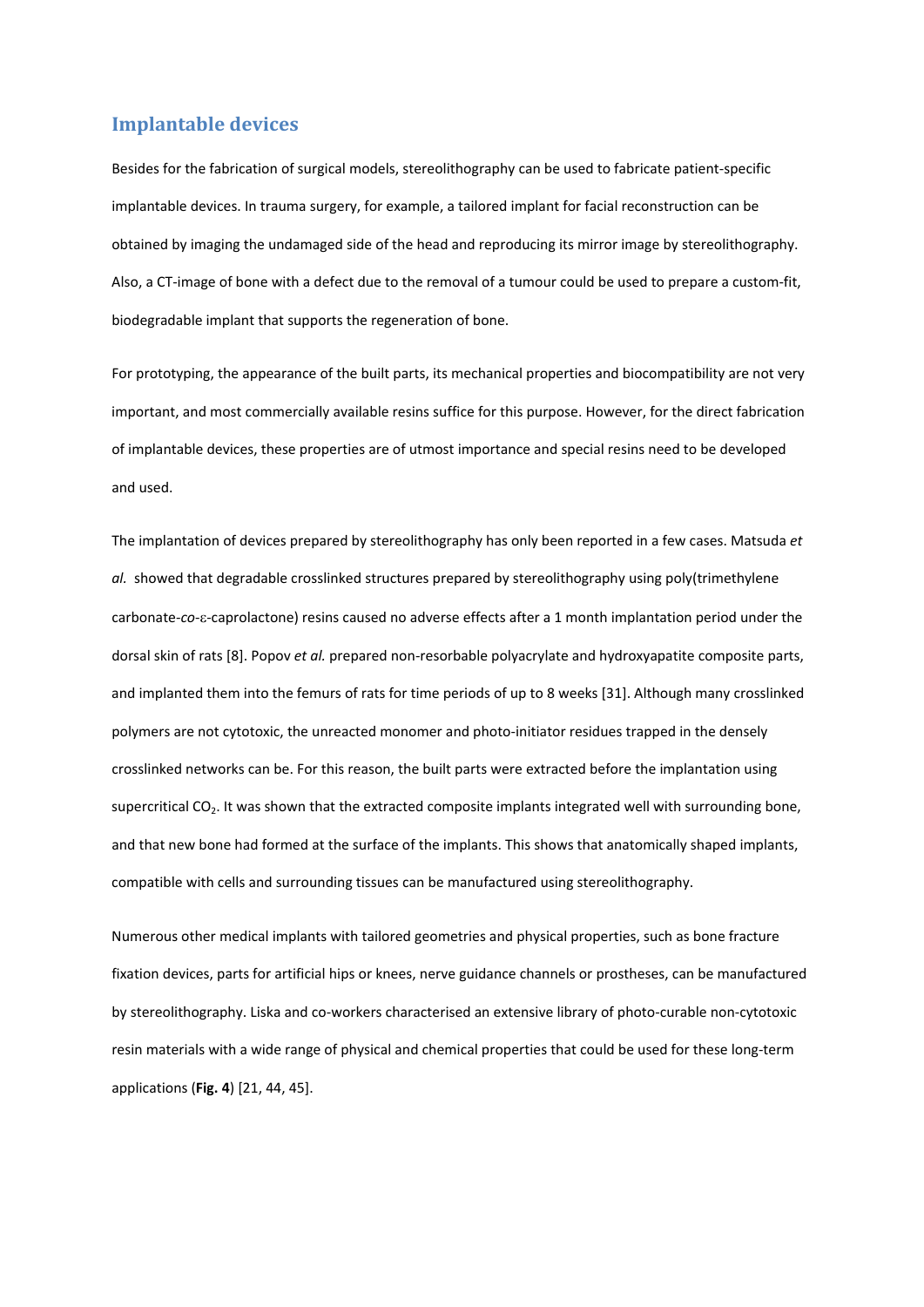

**Fig. 4.** Biocompatible macromers for use in the formulation of resins for stereolithographic fabrication of durable implants [21].

#### **Tissue engineering**

Tissue engineering is a field in biomedical engineering that is developing fast. In tissue engineering, a resorbable scaffolding structure is used in combination with cells and/or biologically active compounds to induce the (re)generation of tissues *in vitro* or *in vivo* [46]. The scaffold is a porous implant, intended as a temporary support structure for seeded cells and formed tissues. Upon implantation, it should not elicit severe inflammatory responses, and it should degrade into non‐toxic compounds as newly formed tissue is formed. The scaffold is a template that allows cell adhesion and directs the formation of tissue, therefore the architecture of its inner pore network and its outer geometry need to be well-defined. For this reason, solid freeform fabrication techniques play an important role in the manufacturing of advanced tissue engineering scaffolds. The fabrication of precisely defined tissue engineering scaffolds by stereolithography is becoming a new standard. Much work has been done in developing biodegradable macromers and resins. In 2000, a first report on the preparation of biodegradable structures by stereolithography appeared [9]. Liquid low molecular weight copolymers of ε‐caprolactone and trimethylene carbonate were prepared by ring opening polymerisation using a polyol as initiator, and subsequently derivated at the hydroxyl termini with coumarin. Later, the same group published the use of similar oligomers, but now end-functionalised with methacrylate groups [8]. **Fig. 5** shows the structures fabricated using these macromers.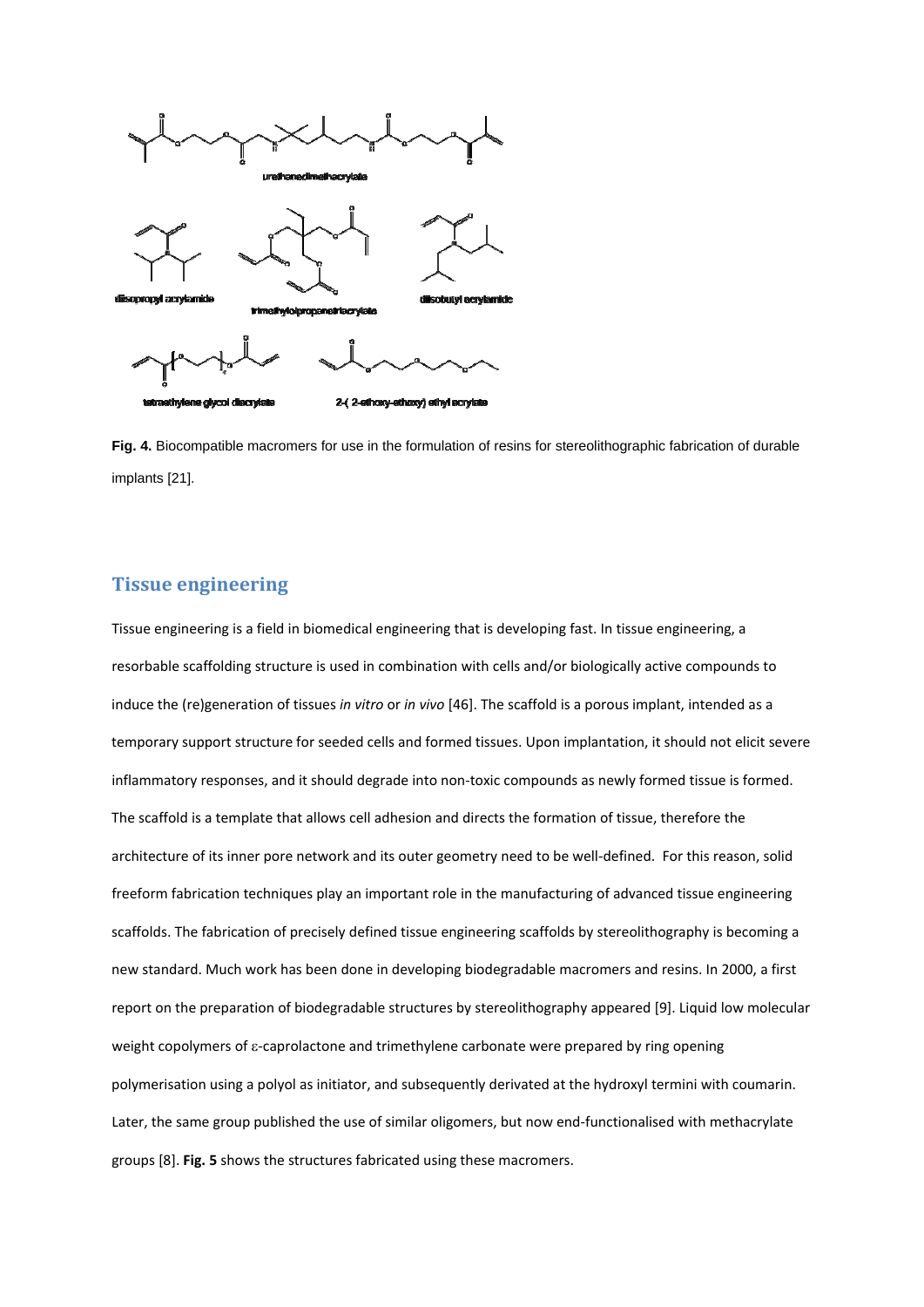

**Fig. 5.** SEM images of biodegradable structures built by stereolithography intended for application in tissue engineering. Left: structures prepared from P(TMC-*co*-CL)-coumarin macromers [9]. Right: structure prepared from P(TMC-*co*-CL)-acrylate (A) before and (B) after 1 month of implantation [8].

The biodegradable macromers that have been applied in stereolithography are based on functionalised oligomers with hydrolysable ester‐ or carbonate linkages in the main chain. Among these macromers are those based on poly(propylene fumarate) (PPF) [4], trimethylene carbonate (TMC) and ε-caprolactone (CL) [8-10], or D,L‐lactide (DLLA) [5, 12] (**Fig. 6**).



**Fig. 6.** Examples of biodegradable macromers used in stereolithography. A. Polypropylene fumarate (PPF) [4, 6, 67]. B. Linear poly(D,L-lactide)-methacrylate [12]. C. Poly(TMC-co-CL)-coumarin [68]. D. Star-shaped poly(D,Llactide)-fumarate [5].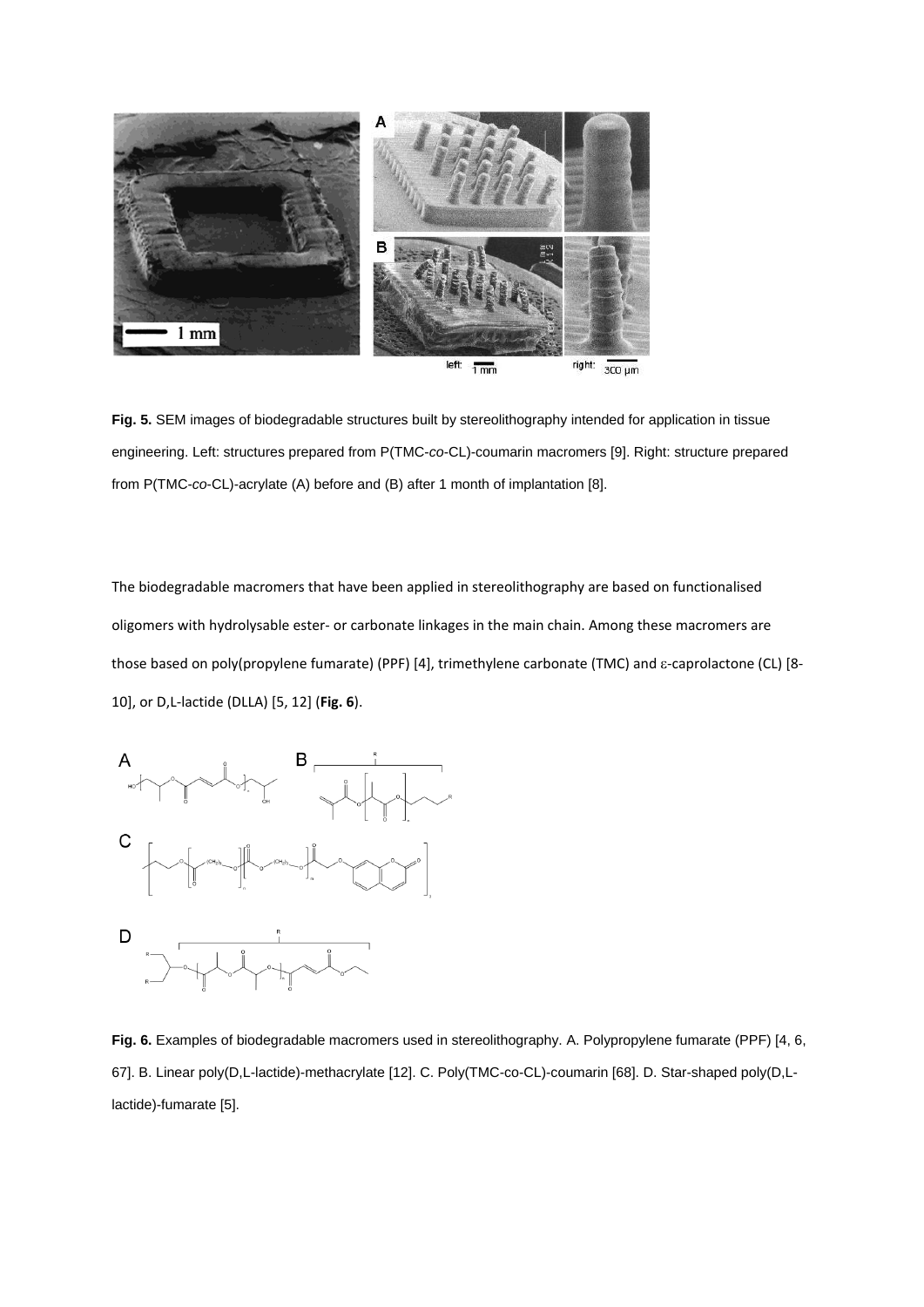The viscosity of low molecular weight macromers that have a low glass transition temperature (such as those based on TMC and CL) can be sufficiently low to allow direct processing in the stereolithography apparatus (although it should be noted that this can result in crosslinked structures with relatively poor mechanical properties). For macromers of higher molecular weights, or with relatively high glass transition temperatures (such as those based on DLLA or PPF) a diluent is required to reduce the viscosity of the resin. Typically, the highest resin viscosities that can be employed in stereolithography are approximately 5 Pa∙s [33]. Macromers that contain fumarate (end)groups require a reactive diluent such as diethyl fumarate [6] or N‐vinyl‐2‐ pyrrolidone [5] to reach appropriate reaction rates. Solid or highly viscous macromers that are functionalised with more reactive groups such as (meth)acrylates, can also be diluted with non-reactive diluents. In this case, the cured material shrinks upon extraction of the diluent. As this shrinkage is isotropic, it can be taken into account when designing the scaffold structures [12]. The stereolithography resins summarised above have enabled the fabrication of biodegradable tissue engineering scaffolds with a range of properties. **Fig. 7** gives two examples of tissue engineering scaffolds with well‐defined architectures built by stereolithography, the size scales are relevant for tissue engineering. Scaffolds with hexagonal and cubic pores (both prepared from a PPF/DEF resin) and scaffolds with gyroid pore network architecture (PDLLA‐fumarate/NVP resin) are depicted in the figure.



**Fig. 7.** Examples of tissue engineering scaffolds built by stereolithography using PPF or PDLLA-fumarate and a reactive diluent. Left: structures prepared from PPF and DEF as a reactive diluent [6]. Right: structures prepared from PDLLA-fumarate and NVP as a reactive diluent [5].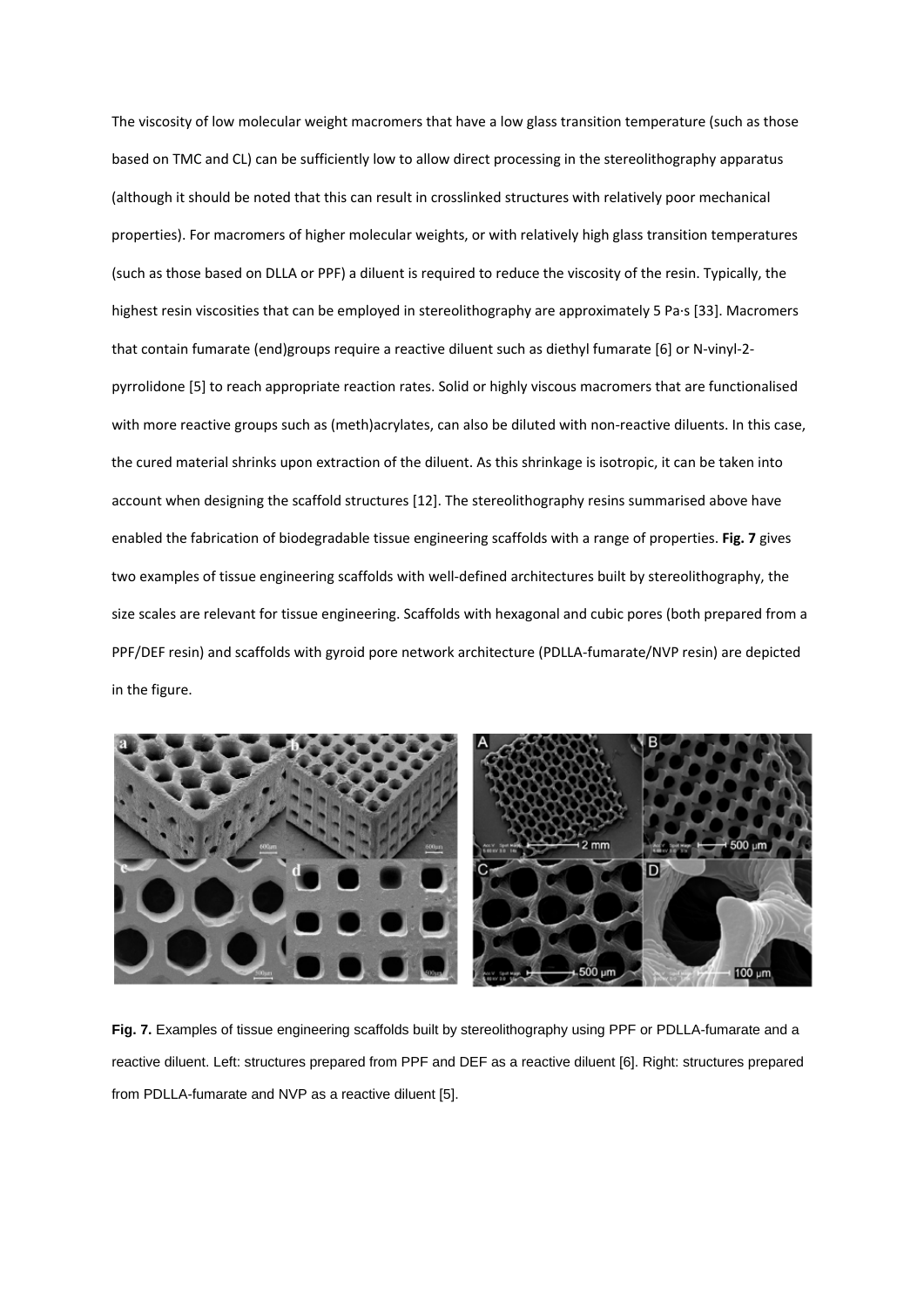The scaffold materials presented above have shown to support cell adhesion and growth. In general however, the interaction between cells and synthetic polymers is not very strong, and adhesion of the cells is facilitated by the adsorption of proteins (from the culture medium) on the surface of the pores of the scaffold. Alternatively, bioactive compounds can be included in the scaffold fabrication process. To improve the bioactivity of scaffolds in bone tissue engineering, for example, composite structures containing hydroxyapatite have been fabricated using resins containing dispersed hydroxyapatite particles. By mixing PPF and hydroxyapatite particles in diethyl fumarate as reactive diluent, a photo‐polymerisable composite resin was obtained [29]. Furthermore, specific protein-binding molecules have been included in the resins [47], and proteins have been grafted onto the surface of the scaffold network [48]. Most promising are recent developments in the functionalisation of natural polymers. For the first time, using methacrylatefunctionalised gelatin, an object has been made by stereolithography from a natural polymer [49]. Before, porous structures prepared by photo‐curing modified chitosan showed very good endochondral ossification upon implantation [50]. Other natural polymers that have been modified to enable photo‐curing are (meth)acrylated oligopeptides [51] and methacrylated hyaluronic acid [52]. It is likely that these materials will be used in stereolithography in the near future.

Stereolithography requires the use of a liquid photo-sensitive formulation that solidifies upon illumination. In general, photo‐initiated addition polymerisations lead to stable non‐degradable polymer chains. For application in tissue engineering, it is important that degradation products of the material from which the scaffold is prepared do not accumulate in the body. This is also of importance in other areas where degradable implants are used. The molecular weight and character of the remaining addition-type polymer determines if it can be excreted by renal clearance [53]. The kinetic chain length strongly depends on the initiating conditions of the polymerisation (nature and concentration of the photo-initiator, light intensity), and has been determined after degradation of the network [54‐56]. Widely ranging values, corresponding to several monomer repeat units [55] or to several thousands of monomer repeat units [54] have been reported. When employing light-induced dimerisation reactions, such as has been done with the photo-polymerisation of macromers functionalised with coumarin [9] or phenyl azide [57] end‐groups, long kinetic chains are not formed.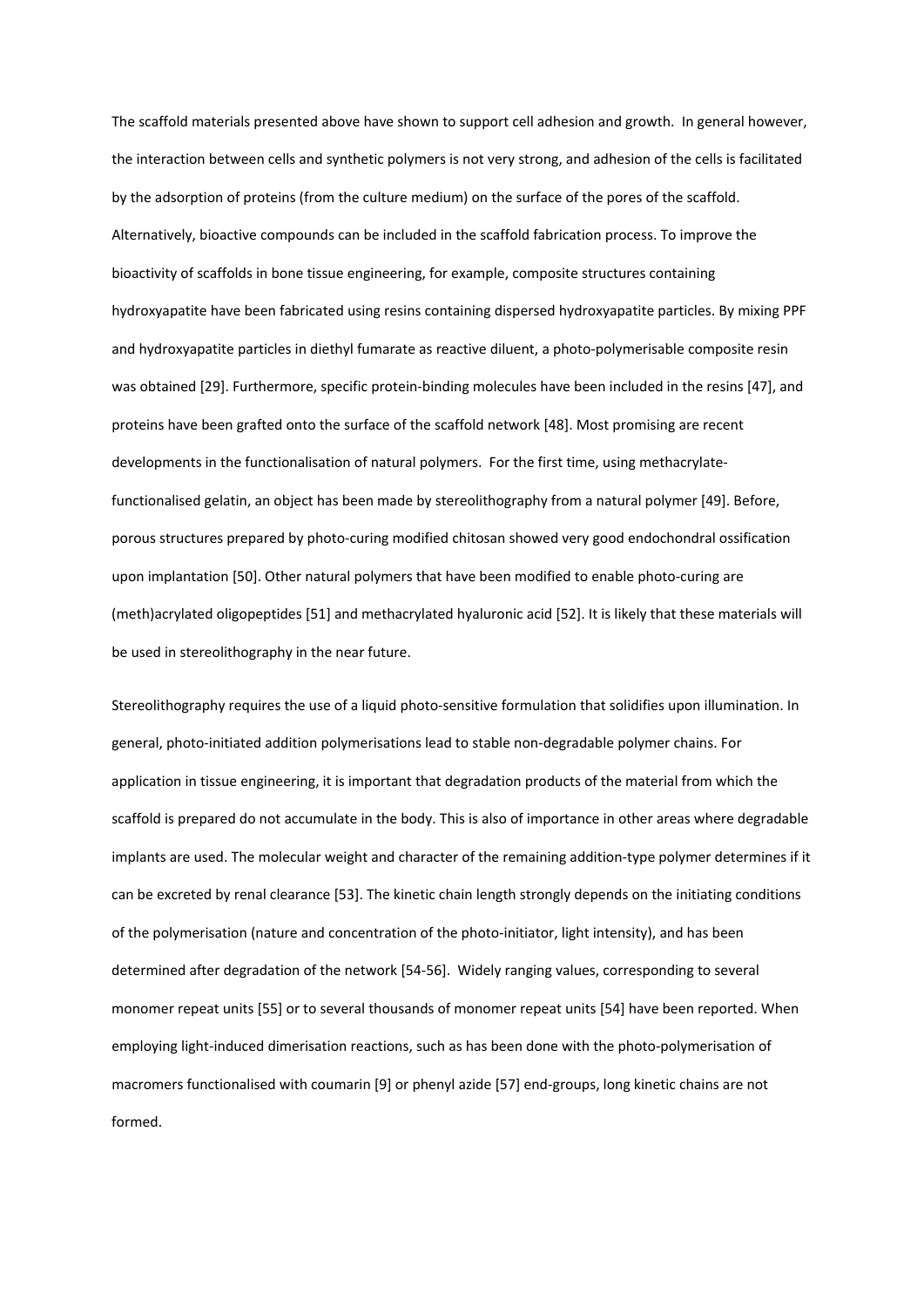Stereolithography enables the reproducible manufacturing of tissue engineering scaffolds with well‐defined architectures. However, only few attempts have been made to investigate the influence of the scaffold architecture on cell culture and tissue formation. Chu *et al.* used stereolithography to prepare hydroxyapatite scaffolds with two different pore network architectures, and investigated the regeneration of bone in the mandibles of Yucatan minipigs [35]. Significant differences between the different scaffold designs were observed with regard to the amount, distribution and functionality of the generated tissue. This indicates the importance of the pore architecture of the scaffold in *in vivo* bone formation, although extensive research is needed to draw general conclusions.

Using the various resins developed for use in stereolithography, biodegradable scaffolds have been manufactured. Although these scaffolds proved to support cell attachment *in vitro* or to cause no adverse effects *in vivo*, the major advantage of using stereolithography, being able to prepare well‐defined designed architectures, has not yet been fully utilised. Scaffolds that have been designed to have optimal mechanical and cell-delivery properties for specific applications can now be fabricated, allowing to verify the numerical models [58]. The effect of scaffold (pore network) architecture on tissue (re)generation can be investigated in detail. In the regeneration of bone for example, many different values for the optimal pore size in bone regeneration have been reported. In these studies comparisons are made in which not only the average pore size of the scaffolds differs, but different materials with different pore network architectures are employed under different experimental conditions [59‐61].

#### **Cellcontaining hydrogels**

By encapsulating cells in fabricated structures, higher cell densities might be achieved than by seeding into built porous scaffolds. Also, the distribution of cells might be better controlled. Various studies have reported the use of water-soluble di(meth)acrylated poly(ethylene glycol) (PEG-DMA) to create structured, cellcontaining hydrogels by stereolithography. Dhariwala *et al.* were the first to successfully encapsulate (Chinese hamster ovary) cells in PEG‐DMA hydrogels, using stereolithography [27]. Later, PEG‐DMA constructs containing encapsulated human dermal fibroblasts (**Fig. 8**) [36], and PEG‐diacrylate gel structures containing marrow stromal cells [11] were reported. In these cases, large numbers of cells could be encapsulated at high densities (several millions of cells per mL). The cells showed good survival after fabrication of the construct, especially when peptides containing RGD‐sequences were incorporated in the gels [36].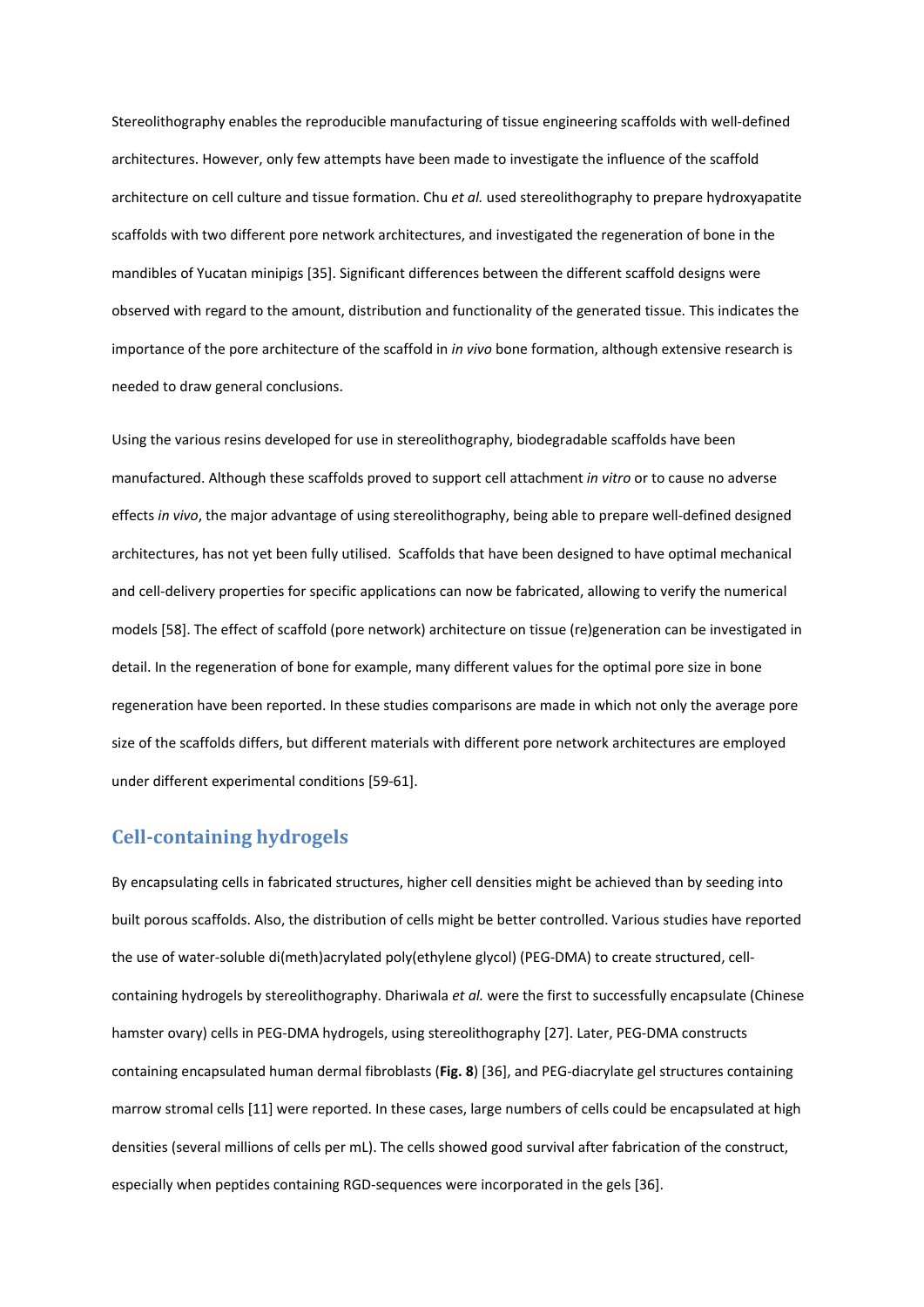

**Fig. 8.** Poly(ethylene glycol)-dimethacrylate hydrogels with encapsulated cells prepared by stereolithography [36]. Live/Dead assay on human dermal fibroblasts encapsulated in the gel. Scalebar represents 1 mm.

In the given examples, the cell-containing structures that were prepared by stereolithography were very elementary and consisted of only a few built layers. To create more complex 3D structures, multiple layers and longer build times would have been required. The least cytotoxic of known photo-initiators, Irgacure 2959 (2hydroxy‐1‐[4‐(2‐hydroxyethoxy)phenyl]‐2‐methyl‐1‐propanone) [62], is cytotoxic at the concentrations necessary: cell survival is approximately 25 % after 24 h in an aqueous PEG‐DMA resin containing 0.5 % w/v Irgacure 2959 [36]. The limited availability of cells and the possibility of non‐homogeneous cell distributions due to settling of the cells in time could be other reasons why more complex structures were not prepared. With elastic modulus values of approximately 1 kPa [27], these hydrogels seem well suited for the engineering of soft tissues, although it seems clear that much more research will need to be conducted in this direction.

### **New developments in stereolithography and related**

### **technologies**

Two‐photon polymerisation is increasingly used in stereolithographic fabrication. In two‐photon polymerisation, the photo‐initiator is excited by the (nearly) simultaneous absorption of two photons with relatively low intensity, which together introduce enough energy to break the labile bond and initiate the polymerisation reaction. As a result, two-photon polymerisation is a non-linear optical process in which the polymerisation rate is proportional to the square of the laser intensity, as opposed to a linear relationship as is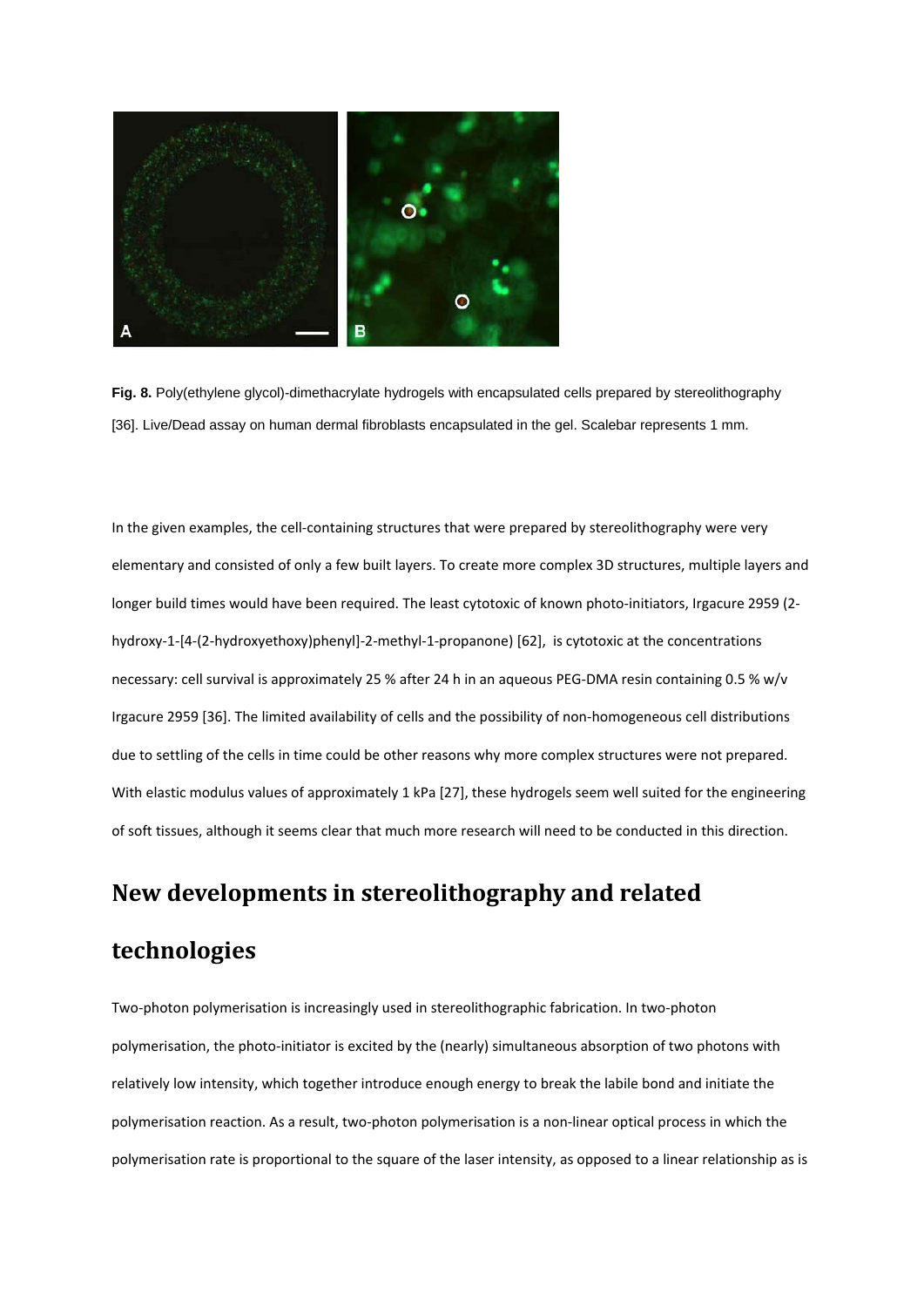the case for single‐photon polymerisations. This leads to a more localised initiation of the polymerisation, and therefore to higher resolutions. Using stereolithography setups based on two-photon absorption, resolutions as high as 200 nm can be obtained. A review on two‐photon polymerisation was published by Lee *et al* [63], and first applications in tissue engineering have also been reported [64].

Holography or interference lithography is a technique in which two or more light sources are used to create an interference pattern. By superposition of the light waves, regular patterns with locally varying light intensities are obtained [65]. It is a well-known process for the creation of micro- and nanostructures like nanopillars, nanostructured substrates, microframes, 3D photonic crystals and microsieves [66]. Interference holography provides a faster and more accurate method to solidify patterns in a photo-curable resin than can be achieved with stereolithography, and although it is restricted to a limited number of patterns it could be of interest to prepare repetitive porous structures for tissue engineering.

# **Conclusions**

Stereolithography is a solid freeform fabrication technique that is particularly versatile with respect to the freedom of design of the structures that are to be built, and to the scales at which these can be built. It has a strong prospective for biomedical applications, especially in combination with medical imaging techniques such as MRI and CT. It has proven to facilitate, speed up, and improve the quality of surgical procedures such as implant placements and complex surgeries. Also, anatomically-shaped implants and tailor-made biomedical devices, such as hearing aids, have been prepared using stereolithography. The development of new resins has enabled to directly fabricate implantable devices like biodegradable tissue engineering scaffolds. With the introduction of hydroxyapatite composites, peptide‐grafted structures, cell‐containing hydrogels and modified natural polymers, stereolithography has developed into a broadly applicable technique for biomedical engineering purposes.

# **Acknowledgements**

We acknowledge the European Union for financial support (STEPS project, FP6‐500465).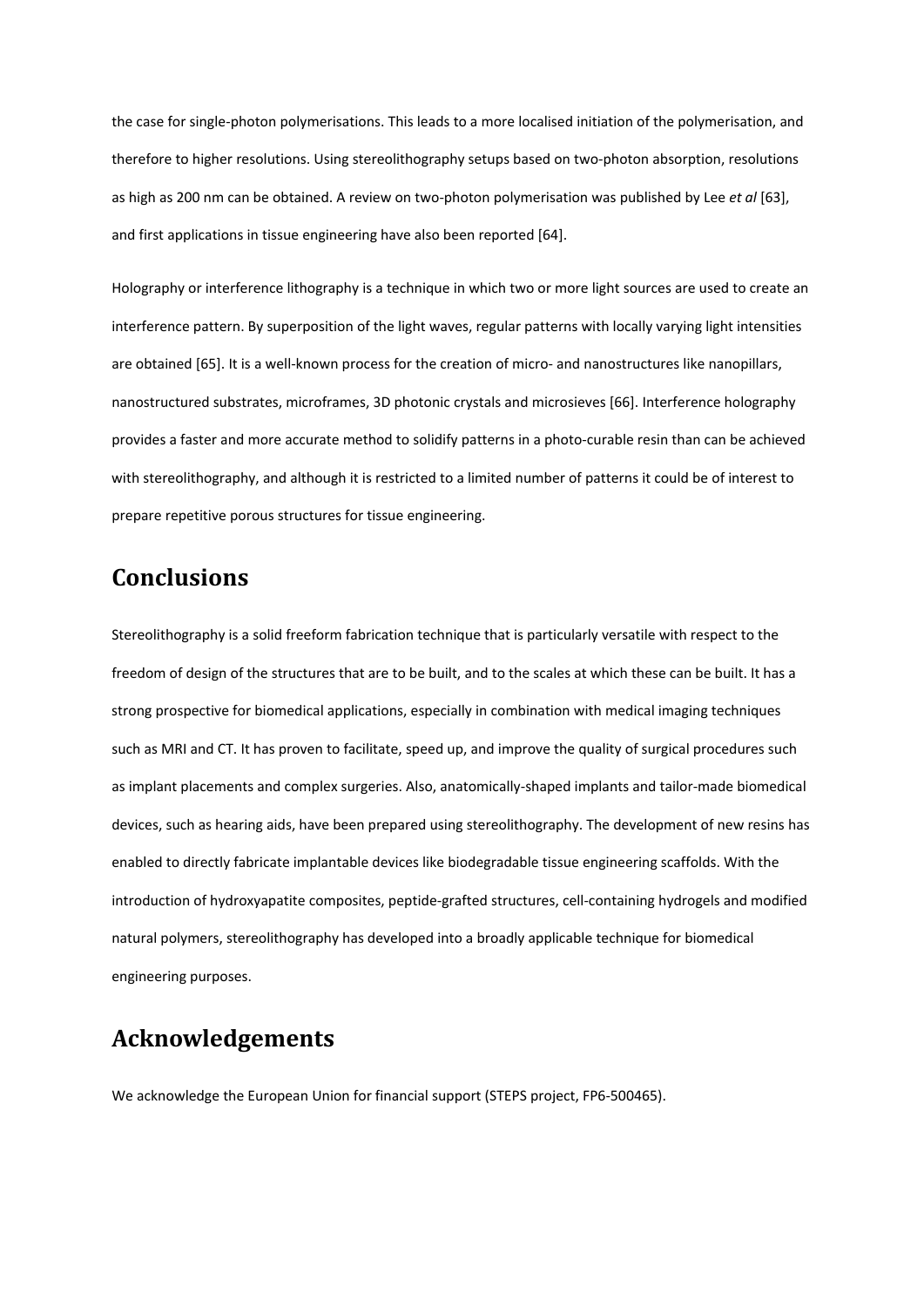# **References**

[1] Hutmacher DW. Scaffold‐based tissue engineering: rationale for computer‐aided design and solid free‐form fabrication systems. Trends Biotechnol. 2004;22(7):354‐362.

[2] D'Urso PS, Earwaker WJ, Barker TM, Redmond MJ, Thompson RG, Effeney DJ, et al. Custom cranioplasty using stereolithography and acrylic. Br J Plast Surg. 2000;53(3):200‐204.

[3] Sarment DP, Sukovic P, Clinthorne N. Accuracy of implant placement with a stereolithographic surgical guide. Int J Oral Maxillofac Implants. 2003;18(4):571‐577.

[4] Cooke MN, Fisher JP, Dean D, Rimnac C, Mikos AG. Use of stereolithography to manufacture critical‐ sized 3D biodegradable scaffolds for bone ingrowth. J Biomed Mater Res B Appl Biomater. 2003;64B(2):65‐69.

[5] Jansen J, Melchels FPW, Grijpma DW, Feijen J. Fumaric Acid Monoethyl Ester‐Functionalized Poly(D,L‐ lactide)/N-vinyl-2-pyrrolidone Resins for the Preparation of Tissue Engineering Scaffolds by Stereolithography. Biomacromolecules. 2009;10(2):214‐220.

[6] Lee KW, Wang SF, Fox BC, Ritman EL, Yaszemski MJ, Lu LC. Poly(propylene fumarate) bone tissue engineering scaffold fabrication using stereolithography: Effects of resin formulations and laser parameters. Biomacromolecules. 2007;8(4):1077‐1084.

[7] Kwon IK, Matsuda T. Photo‐polymerized microarchitectural constructs prepared by microstereolithography (uSL) using liquid acrylate‐end‐capped trimethylene carbonate‐based prepolymers. Biomaterials. 2005;26(14):1675‐1684.

[8] Matsuda T, Mizutani M. Liquid acrylate‐endcapped biodegradable poly(e‐caprolactone‐co‐ trimethylene carbonate). II. Computer‐aided stereolithographic microarchitectural surface photoconstructs. J Biomed Mater Res. 2002;62(3):395‐403.

[9] Matsuda T, Mizutani M, Arnold SC. Molecular design of photocurable liquid biodegradable copolymers. 1. Synthesis and photocuring characteristics. Macromolecules. 2000;33(3):795‐800.

[10] Lee SJ, Kang HW, Park JK, Rhie JW, Hahn SK, Cho DW. Application of microstereolithography in the development of three-dimensional cartilage regeneration scaffolds. Biomed Microdevices. 2008;10(2):233-241.

[11] Lu Y, Mapili G, Suhali G, Chen SC, Roy K. A digital micro-mirror device-based system for the microfabrication of complex, spatially patterned tissue engineering scaffolds. J Biomed Mater Res A. 2006;77A(2):396‐405.

[12] Melchels FPW, Feijen J, Grijpma DW. A poly(D,L‐lactide) resin for the preparation of tissue engineering scaffolds by stereolithography. Biomaterials. 2009;30(23‐24):3801‐3809.

[13] Pham DT, Gault RS. A comparison of rapid prototyping technologies. Int J Mach Tool Manu. 1998;38(10‐11):1257‐1287.

[14] Wendel B, Rietzel D, Kuhnlein F, Feulner R, Hulder G, Schmachtenberg E. Additive Processing of Polymers. Macromol Mater Eng. 2008;293(10):799‐809.

[15] Maruo S, Ikuta K. Submicron stereolithography for the production of freely movable mechanisms by using single‐photon polymerization. Sens Actuators A Phys. 2002;100(1):70‐76.

[16] Gabbrielli R, Turner IG, Bowen CR. Development of modelling methods for materials to be used as bone substitutes. Key Eng Mat. 2008;361‐363 II:901‐906.

[17] Mankovich NJ, Samson D, Pratt W, Lew D, Beumer J. Surgical planning using 3‐dimensional imaging and computer modelling. Otolaryngol Clin North Am. 1994;27(5):875‐889.

[18] Lee JW, Lan PX, Kim B, Lim G, Cho D‐W. 3D scaffold fabrication with PPF/DEF using micro‐ stereolithography. Microelectron Eng. 2007;84(5‐8):1702‐1705.

[19] Choi JW, Wicker R, Lee SH, Choi KH, Ha CS, Chung I. Fabrication of 3D biocompatible/biodegradable micro-scaffolds using dynamic mask projection microstereolithography. J Mater Process Tech. 2009;209(15-16):5494‐5503.

[20] Han LH, Mapili G, Chen S, Roy K. Projection microfabrication of three‐dimensional scaffolds for tissue engineering. J Manuf Sci E‐T ASME. 2008;130(2):21005

[21] Liska R, Schuster M, Infuhr R, Tureeek C, Fritscher C, Seidl B, et al. Photopolymers for rapid prototyping. J Coat Technol Res. 2007;4(4):505‐510.

[22] Andrzejewska E. Photopolymerization kinetics of multifunctional monomers. Prog Polym Sci. 2001;26(4):605‐665.

[23] Jacobs PF. Rapid Prototyping & Manufacturing: Fundamentals of Stereolithography. Dearborn, MI: Society of Manufacturing Engineers; 1992.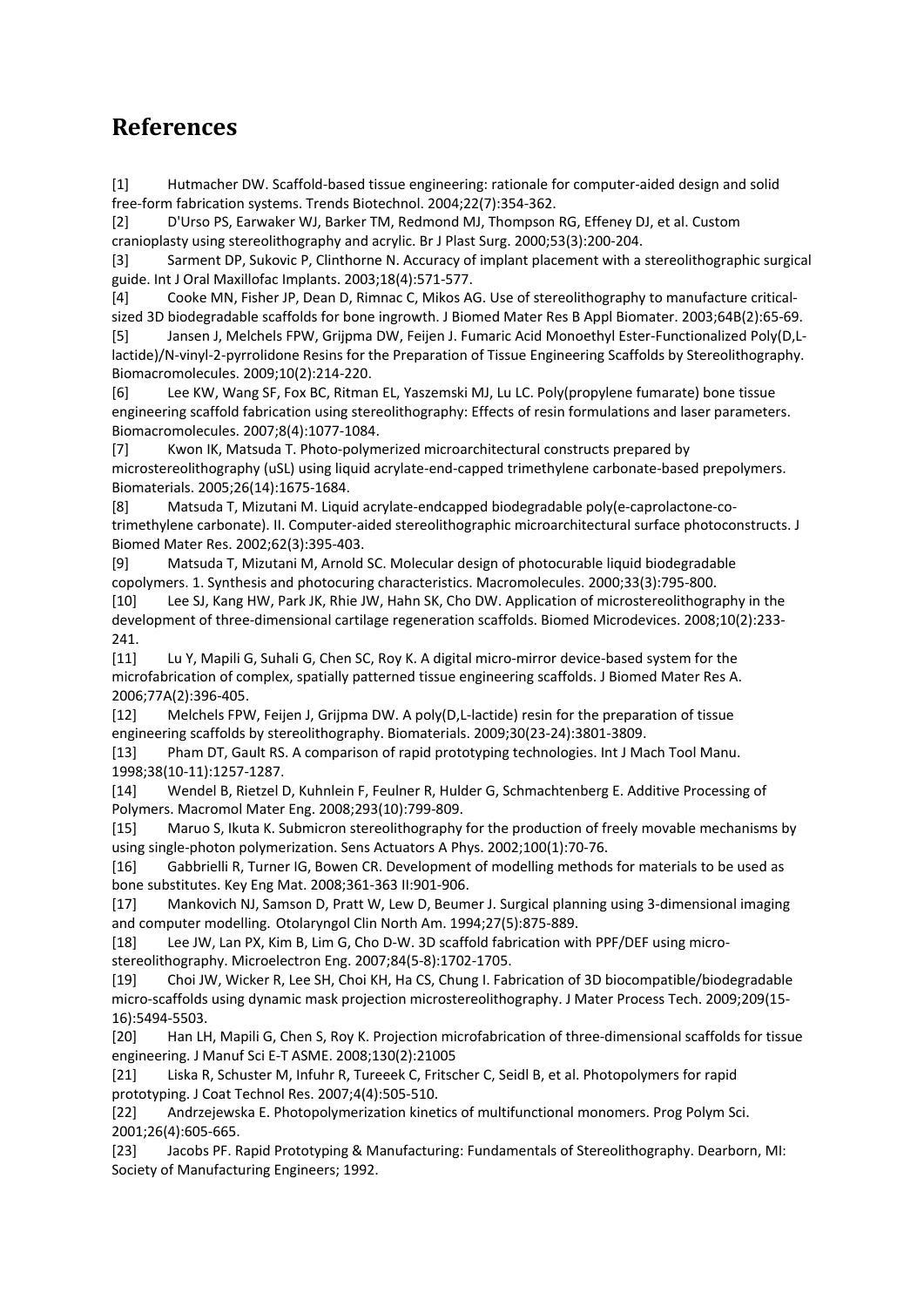[24] Heller C, Schwentenwein M, Russmueller G, Varga F, Stampfl J, Liska R. Vinyl Esters: Low Cytotoxicity Monomers for the Fabrication of Biocompatible 3D Scaffolds by Lithography Based Additive Manufacturing. J Polym Sci Pol Chem. 2009;47(24):6941‐6954.

[25] Mansour S, Gilbert A, Hague R. A study of the impact of short‐term ageing on the mechanical properties of a stereolithography resin. Mat Sci Eng A‐Struct. 2007;447(1‐2):277‐284.

[26] Bens A, Seitz H, Bermes G, Emons M, Pansky A, Roitzheim B, et al. Non‐toxic flexible photopolymers for medical stereolithography technology. Rapid Prototyping J. 2007;13(1):38‐47.

[27] Dhariwala B, Hunt E, Boland T. Rapid prototyping of tissue‐engineering constructs, using photopolymerizable hydrogels and stereolithography. Tissue Eng. 2004;10(9‐10):1316‐1322.

[28] Mapili G, Lu Y, Chen S, Roy K. Laser‐layered microfabrication of spatially patterned functionalized tissue‐engineering scaffolds. J Biomed Mater Res B Appl Biomater. 2005;75B(2):414‐424.

[29] Lee JW, Ahn G, Kim DS, Cho DW. Development of nano‐ and microscale composite 3D scaffolds using PPF/DEF‐HA and micro‐stereolithography. Microelectron Eng. 2009;86(4‐6):1465‐1467.

[30] Provin C, Monneret S. Complex ceramic-polymer composite microparts made by microstereolithography. IEEE T Electron Pack. 2002;25(1):59‐63.

[31] Popov VK, Evseev AV, Ivanov AL, Roginski VV, Volozhin AI, Howdle SM. Laser stereolithography and supercritical fluid processing or custom-designed implant fabrication. J Mater Sci Mater Med. 2004;15(2):123-128.

[32] Chu TM, Szczepkowski K, Wagner WC, Halloran JW. Experimental ceramic suspensions for StereoLithography processing of implants. J Dent Res. 1996;75:3046‐3046.

[33] Hinczewski C, Corbel S, Chartier T. Ceramic suspensions suitable for stereolithography. J Eur Ceram Soc. 1998;18(6):583‐590.

[34] Licciulli A, Corcione CE, Greco A, Amicarelli V, Maffezzoli A. Laser stereolithography of ZrO2 toughened Al2O3 J Eur Ceram Soc. 2005;25(9):1581‐1589.

[35] Chu TMG, Orton DG, Hollister SJ, Feinberg SE, Halloran JW. Mechanical and in vivo performance of hydroxyapatite implants with controlled architectures. Biomaterials. 2002;23(5):1283‐1293.

[36] Arcaute K, Mann BK, Wicker RB. Stereolithography of three-dimensional bioactive poly(ethylene glycol) constructs with encapsulated cells. Ann Biomed Eng. 2006;34(9):1429‐1441.

[37] Sarment DP, Al‐Shammari K, Kazor CE. Stereolithographic surgical templates for placement of dental implants in complex cases. Int J Periodont Rest. 2003;23(3):287‐295.

[38] Binder TM, Moertl D, Mundigler G, Rehak G, Franke M, Delle‐Karth G, et al. Stereolithographic biomodeling to create tangible hard copies of cardiac structures from echocardiographic data ‐ In vitro and in vivo validation. J Am Coll Cardiol. 2000;35(1):230‐237.

[39] Valente F, Schiroli G, Sbrenna A. Accuracy of Computer‐Aided Oral Implant Surgery: A Clinical and Radiographic Study. Int J Oral Maxillofac Implants. 2009;24(2):234‐242.

[40] Wurm G, Tomancok B, Holl K, Trenkler J. Prospective study on cranioplasty with individual carbon fiber reinforced polymere (CFRP) implants produced by means of stereolithography. Surg Neurol. 2004;62(6):510‐521.

[41] Sodian R, Loebe M, Hein A, Martin DP, Hoerstrup SP, Potapov EV, et al. Application of

stereolithography for scaffold fabrication for tissue engineered heart valves. ASAIO J. 2002;48(1):12‐16.

[42] Naumann A, Aigner J, Staudenmaier R, Seemann M, Bruening R, Englmeier KH, et al. Clinical aspects and strategy for biomaterial engineering of an auricle based on three‐dimensional stereolithography. Eur Arch Otorhinolaryngol. 2003;260(10):568‐575.

[43] Sodian R, Fu P, Lueders C, Szymanski D, Fritsche C, Gutberlet M, et al. Tissue engineering of vascular conduits: Fabrication of custom‐made scaffolds using rapid prototyping techniques. Thorac Cardiovasc Surg. 2005;53(3):144‐149.

[44] Schuster M, Turecek C, Mateos A, Stampfl J, Liska R, Varga F. Evaluation of biocompatible photopolymers II: Further reactive diluents. Monatsh Chem. 2007;138(4):261‐268.

[45] Schuster M, Turecek C, Kaiser B, Stampfl J, Liska R, Varga F. Evaluation of biocompatible photopolymers I: Photoreactivity and mechanical properties of reactive diluents. J Macromol Sci A. 2007;44(4-6):547‐557.

[46] Langer R, Vacanti JP. Tissue Engineering. Science. 1993;260:920‐926.

[47] Farsari M, Filippidis G, Drakakis TS, Sambani K, Georgiou S, Papadakis G, et al. Three‐dimensional biomolecule patterning. Appl Surf Sci. 2007;253(19):8115‐8118.

[48] Northen TR, Brune DC, Woodbury NW. Synthesis and characterization of peptide grafted porous polymer microstructures. Biomacromolecules. 2006;7(3):750‐754.